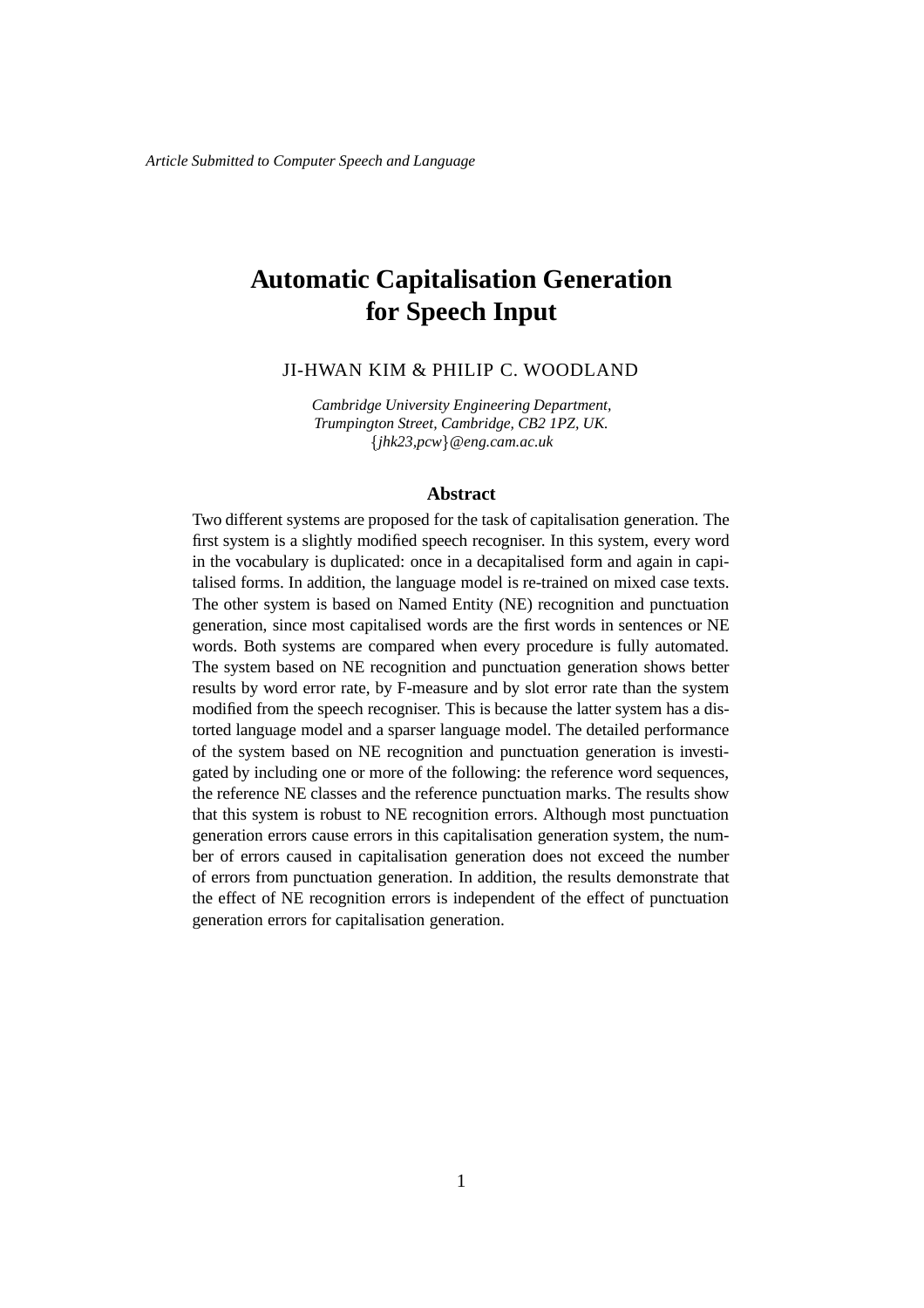# **1. Introduction**

Even with no speech recognition errors, automatically transcribed speech is much harder to read due to the lack of punctuation, capitalisation and number formatting. The output format of a standard research speech recogniser is known as Standard Normalised Orthographical Representation (SNOR) (NIST, 1998a) and consists of only single-case letters without punctuation marks or numbers. The readability of speech recognition output would be greatly enhanced by generating proper capitalisation. When speech dictation is performed, the dictation system can rely on the speaker explicitly to indicate the capitalised words, although people do not want to be forced to verbally capitalise words. However, when speakers are unaware that their speech is automatically transcribed, e.g. broadcast news and conversational speech over the telephone, explicit indications of capitalised words are not given. When the input text comes from speech, the capitalisation generation task become more difficult because of corruptions of the input text caused by speech recognition errors.

The tasks of Named Entity (NE) (MUC, 1995) recognition\* and enhanced speech recognition output generation are strongly related to each other, because most capitalised words are the first words in sentences or are NEs. The importance of NE recognition in automatic capitalisation was mentioned in (Gotoh, Renals & Williams, 1999). The generated punctuation and capitalisation give further clues for NE recognition. NE recognition experiments, which compare the effects of the input condition of between mixed case text and SNOR, showed that the performance deteriorates when capitalisation and punctuation information are missing (Kubala, Schwartz, Stone & Weischedel, 1998). This missing information makes certain decisions regarding proper names more difficult.

The objective of this paper is to devise automatic methods of capitalisation generation for speech input. The paper consists of seven sections. First, previous work in this area is introduced. The corpora used in the experiments are then described. Along with evaluation measures for the systems, the two different automatic capitalisation systems are presented: the first system is a slightly modified speech recogniser and the other system is based on NE recognition and punctuation generation. Finally, the detailed performance of the system based on NE recognition and punctuation generation is investigated.

# **2. Previous work**

Many commercial implementations of automatic capitalisation are provided with word processors. In these implementations, the grammar and spelling checkers of word processors generate suggestions about capitalisation. A typical example is one of the most popular word processors, Microsoft Word. The details of its implementation was described in a U.S. patent (Rayson, Hachamovitch, Kwatinetz & Hirsch, 1998). In this implementation, whether the current word is at the start of a sentence or not was determined by a sentence capitalisation state machine. A word was defined as the text characters and any adjacent punctuation. The sentence capitalisation state machine used the characters of the current word for the transition between its possible states.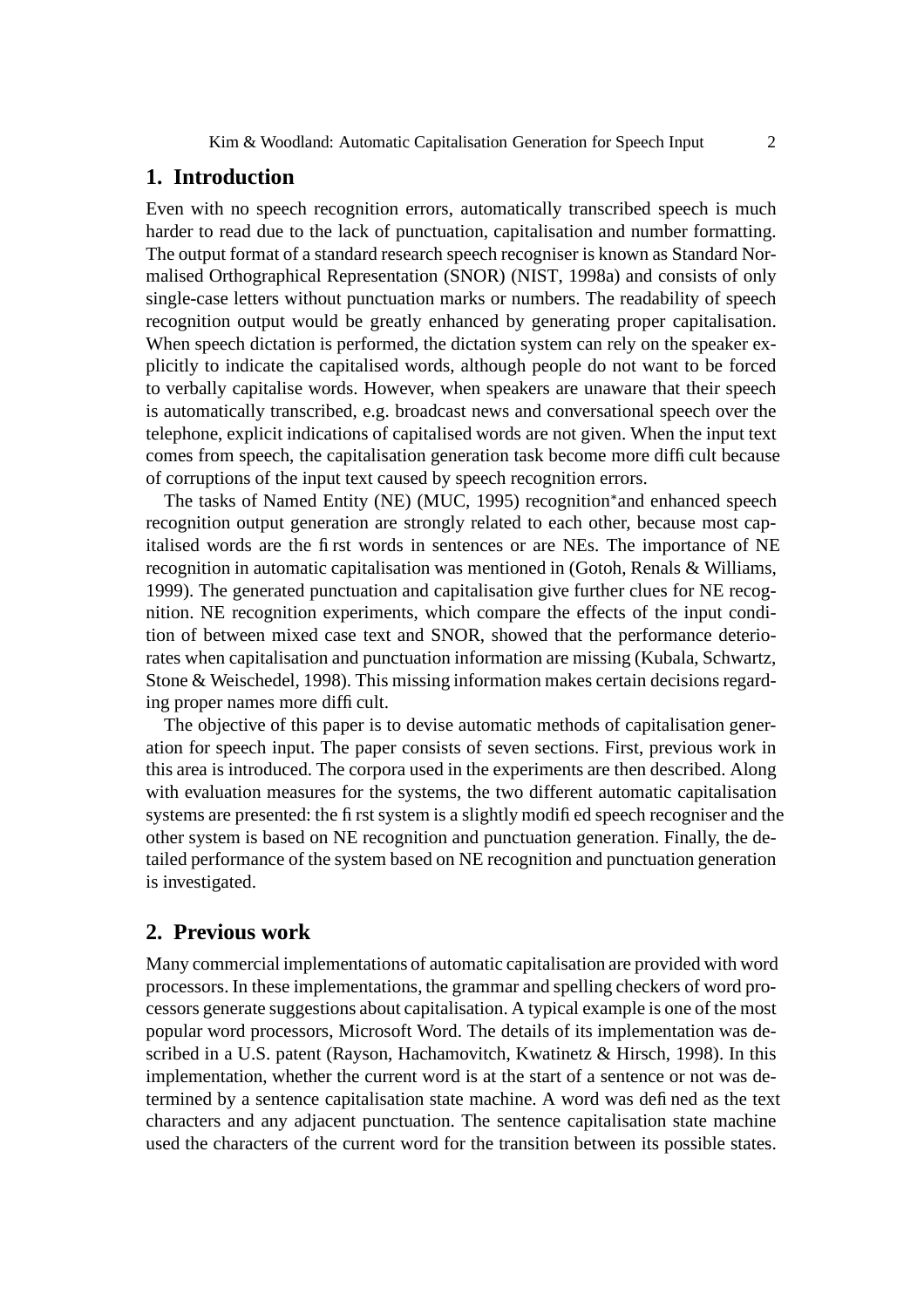For example, if it passes a sentence ending punctuation character, the capitalisation state machine changed its state to the end punctuation state. By passing the characters of words to the capitalisation state machine, the auto correct function could determine if a particular word is at the end of a sentence, and if so, the auto correct function could determine that the next word needs to begin with an upper case letter. The capitalisation of words which are not the first word in a sentence are found by dictionary look-up. When a word is entered entirely in lower case letters, the most frequent capitalisation type of the word is assigned.

An approach to the disambiguation of capitalised words was presented in (Mikheev, 1999). The capitalised words which were located at positions where capitalisation was expected (e.g. the first word in a sentence) may be proper names or just capitalised forms of common words. The main strategy of this approach was to scan the whole of the document in order to find the unambiguous usages of words.

The importance of NE recognition in automatic capitalisation was mentioned in (Gotoh, Renals & Williams, 1999). In that study of NE tagged language models, it was stated that automatic capitalisation can possibly be achieved by programming the speech recognition decoder to produce lowercase characters apart from the capitalisation of the detected NEs. However, this is not enough for automatic capitalisation because capitalised words can normally be categorised into two groups: first words in sentences and NE words. Furthermore, some NE words are not capitalised and some non-NE words are capitalised. In addition, in some capitalised words, all characters are capitalised. Therefore, systems of automatic capitalisation have to rely on NE recognition, sentence segmentation, automatic punctuation, and the capitalisation look-up table.

NE recognition systems are generally categorised as either stochastic (typically HMM-based) or rule-based. In (Kim & Woodland, 2000b), we presented an automatic rule generating method, which uses the Brill rule inference approach (Brill, 1993, 1994), for the NE task. In (Kim & Woodland, 2000b), experimental results showed that automatic rule inference is a viable alternative to the stochastic approach to NE recognition, but it retains the advantages of a rule-based approach. In order to measure the performance of this rule-based NE recognition system, it was compared with that of IdentiFinder (Bikel, Miller & Schwartz, 1997; Kubala, Schwartz, Stone & Weischedel, 1998; Miller, Crystal, Fox, Ramshaw & Schwartz, 1997), BBN's HMMbased system which gave the best performance among the systems that participated in the 1998 Hub-4 Named Entity benchmark test (Przybocki, Fiscus, Garofolo & Pallett, 1999).

An automatic sentence segmentation method based on N-gram language modelling was described in (Stolcke & Shriberg, 1996). In their work, the performance of sentence segmentation was improved for conversational speech with the combination of other word-level features, such as POS information and turn information. The use of prosodic information combined with language cues for segmentation was pioneered in work on integrated segmentation and classification of Dialog Acts (DA, or the classification of utterances as statements, questions, agreements, etc.) in (Warnke, Kompe, Niemann & Nöth, 1998). In their approach, the optimal segmentation and classifica-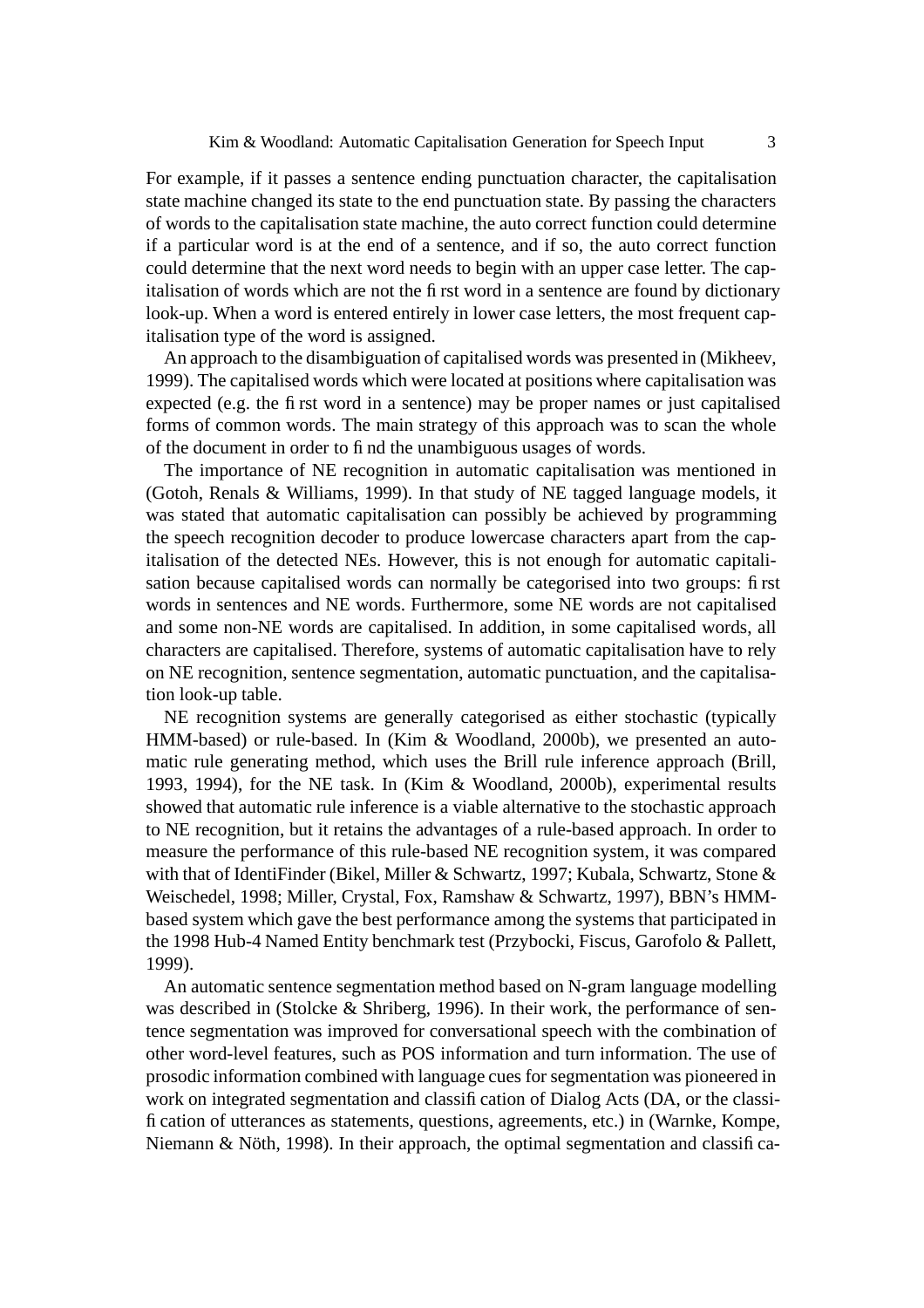tion of DAs were searched for in the  $A^*$ -algorithm using a stochastic language model based on the word chain, a multi-layer perceptron (MLP) based on prosodic features, and a category-based language model for each DA. A combined approach for the detection of sentence boundaries and disfluencies in spontaneous speech was explained in (Stolcke, Shriberg, Bates, Ostendorf, Hakkani, Plauche, Tür & Lu, 1998). Their system combined prosodic and language model knowledge sources. The prosodic model knowledge source was modelled by decision trees, and the language model knowledge source was modelled by N-grams.

An automatic punctuation system, called Cyberpunc, which is based on only lexical information, was developed in (Beeferman, Berger & Lafferty, 1998). Their system only produced commas, under the assumption that sentence boundaries are predetermined. A method of speech recognition with punctuation generation based on both acoustic and lexical information was proposed and examined for read speech from 3 speakers in (Chen, 1999). An automatic punctuation generation method consisting of a modified speech recogniser was proposed for BN data in (Kim & Woodland, 2001). In that paper, several straightforward modifications to a conventional speech recogniser allow the system to produce punctuation and speech recognition hypotheses simultaneously. Punctuation generation for BN data was also investigated with the help of both finite state and neural-net based methods in (Christensen, Gotoh & Renals, 2001). In their work, it was shown that both methods are reasonable, and that pause duration is the strongest candidate for punctuation generation. A maximum-entropy based approach for punctuation mark annotation of spontaneous conversational speech was presented in (Huang & Zweig, 2002). Their approach viewed the insertion of punctuation as a form of tagging. Words were tagged with appropriate punctuation by a maximum entropy tagger which used both lexical and prosodic features.

# **3. Corpora and evaluation measures**

Two different sets of data, the Broadcast News (BN) text corpus and the 100-hour Hub-4 BN data set, were available as training data for the experiments conducted in this paper. The BN text corpus (named BNText92 97 in this paper) comprises a 184 million words of BN text from the period of 1992-1997 inclusive<sup>†</sup>. Another set of training data, the 100-hour BN acoustic training data set released for the 1998 Hub-4 evaluation (named BNAcoustic98) consists of acoustic data and its transcription.

Broadcast News provides a good test-bed for speech recognition, because it requires systems to handle a wide range of speakers, a large vocabulary, and various domains. Three hours of test data from the NIST 1998 Hub-4 broadcast news benchmark tests were used as test data for the evaluation of the proposed system. This test data is named TestBNAcoustic98. TestBNAcoustic98 comprises 3 hours of acoustic data and the transcription. Table 1 summarises the BN training and test data. 4-gram language models were produced by interpolating language models trained on BNText92 97 and BNAcoustic98, using a perplexity minimisation method.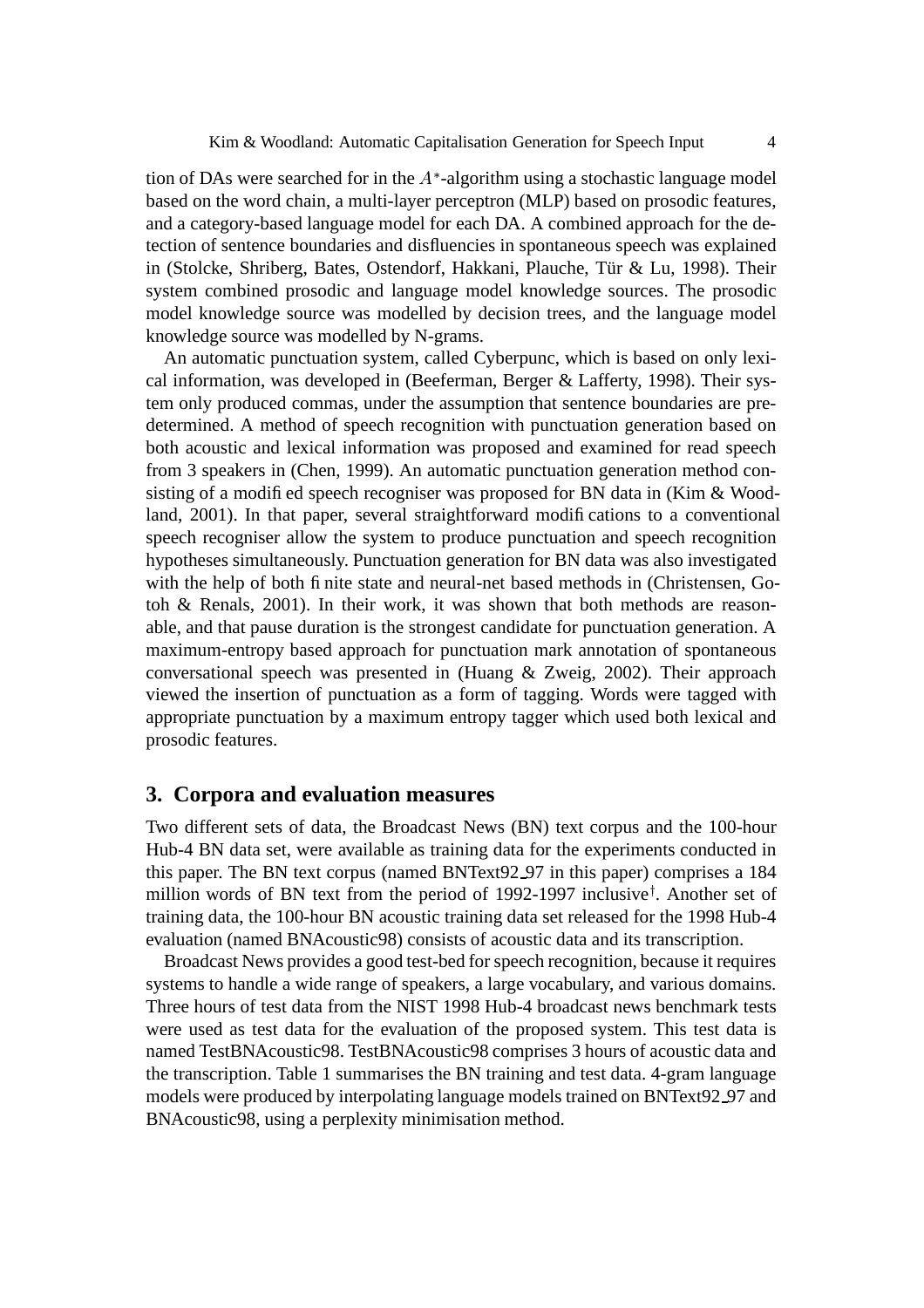[Table 1]

Capitalisation types are categorised as to whether all of the characters in a word are capitalised or de-capitalised, or whether only the first character of a word is capitalised. Details of these categories are described in Table 2. Capitalised length-one words such as initials in B. B. C. are categorised as All Cap. There are relatively few cases which are not classified as any of the categories in Table 2 (437 and 26 cases in BNAcoustic98 and TestBNAcoustic98 respectively). Most of these are surnames. For example, McWethy, MacLaine, O'Brien, LeBowe and JonBenet. All of these exceptional cases were checked manually. From this investigation, it was concluded that there is no exceptional case which cannot be treated as Fst Cap. All of these exceptional cases were therefore classified as Fst Cap. Table 3 shows the number of occurrences for each type of word based on the position of words in a sentence in BNAcoustic98 and TestBNAcoustic98. Table 4 shows the statistics of BNAcoustic98 and TestBNAcoustic98.

[Table 2]

[Table 3]

[Table 4]

Evaluation of a system involves scoring the automatically annotated hypothesis text against a hand annotated reference text. Scoring of text input is relatively simple because it compares capitalised words in the reference text to those in the hypothesis text, and counts the number of matched capitalised words.

However, when the input comes from speech, because of recogniser deletion, insertion and substitution errors, a straightforward comparison is no longer possible (Grishman & Sundheim, 1995). Instead, the reference and hypothesis texts must first be automatically aligned. This is a complex process and involves attempting to determine which part of recogniser output corresponds to which part of the transcript.

Once the alignment is completed, correct/incorrect decisions for all the capitalised words can be made. We define the symbols as  $C$  for the number of correct capitalised words,  $S$  for the number of substitution errors,  $D$  for the number of deletion errors,  $I$ for the number of insertion errors,  $N$  for the number of capitalised words in reference, and  $M$  for the number of capitalised words in hypothesis. From the above definitions, it is clear that  $N = C + S + D$  and  $M = C + S + I$ .

Two important metrics for assessing the performance of an information extraction system are *recall* and *precision*. These terms are borrowed from the information retrieval community. Recall  $(R)$  refers to how much of the information that should have been extracted was actually correctly extracted. Precision  $(P)$  refers to the reliability of the information extracted. These quantities are defined as: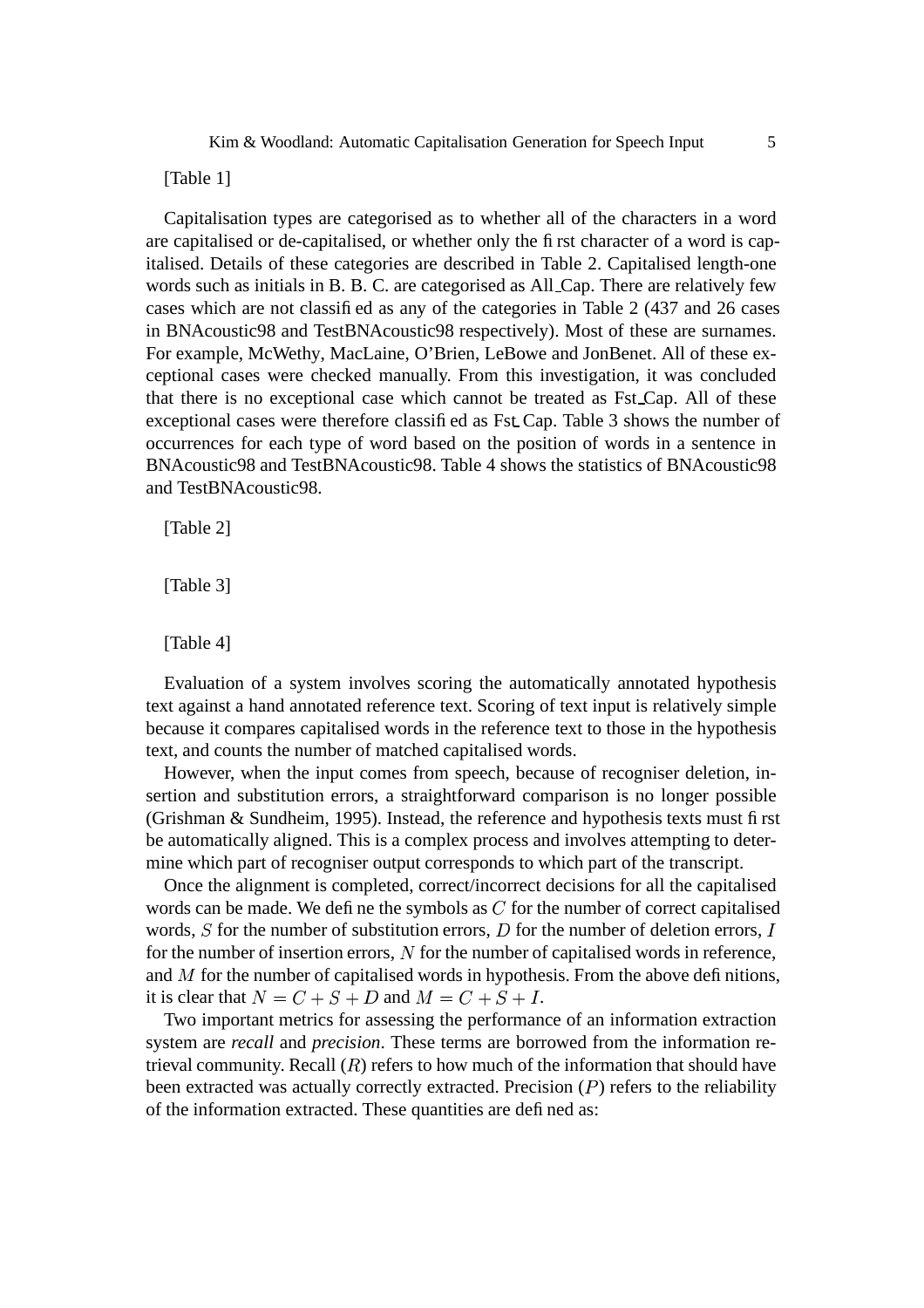$$
P = \frac{\text{number of correct capitalised words}}{\text{number of capitalised words in hypothesis}} = \frac{C}{M}
$$
 (1)

and

$$
R = \frac{\text{number of correct capitalised words}}{\text{number of capitalised words in reference}} = \frac{C}{N}
$$
 (2)

Although theoretically independent, in practice recall and precision tend to operate in trade-off relationships. An attempt to increase a recall frequently compromises precision. Likewise, the optimisation of precision is often detrimental to recall.

The F-measure (Makhoul, Kubala, Schwartz & Weischedel, 1999) is the uniformly weighted harmonic mean of precision and recall:

$$
F = \frac{RP}{(R+P)/2} = \frac{2C}{N+M}
$$
\n<sup>(3)</sup>

Another evaluation metric called Slot Error Rate (SER) was defined in (Makhoul, Kubala, Schwartz & Weischedel, 1999) as follows:

$$
SER = \frac{\text{number of capitalisation generation errors}}{\text{number of capitalised words in reference}} = \frac{S + D + I}{C + S + D}
$$
(4)

The difference between SER and  $(1 - F)$  is the weight given to D and I. The value of  $(1 - F)$  is calculated as:

$$
(1 - F) = \frac{N + M - 2C}{N + M} = \frac{S + (D + I)/2}{(N + M)/2} = \frac{S + (D + I)/2}{C + S + (D + I)/2}
$$
(5)

To implement scoring, version 0.7 of the NIST Hub-4 IE scoring pipeline package (NIST, 1998b) was used. Although this scoring pipeline was developed for the NE recognition system evaluation only, this scoring pipeline can be applied for the evaluation of a capitalisation generation system by small manipulations of the reference and the hypothesis files.<sup> $\ddagger$ </sup>This pipeline package aligns the reference and the hypothesis files first. It then calculates scores based on how well the capitalisation types of the capitalised words (All Cap and Fst Cap) in the reference file agree with those in the hypothesis file. In the scoring definition used for evaluation on NE recognition systems, a half score is given for words whose capitalisation types are All Cap in the reference file and Fst Cap in the hypothesis files, and Fst Cap in the reference file and All Cap in the hypothesis files.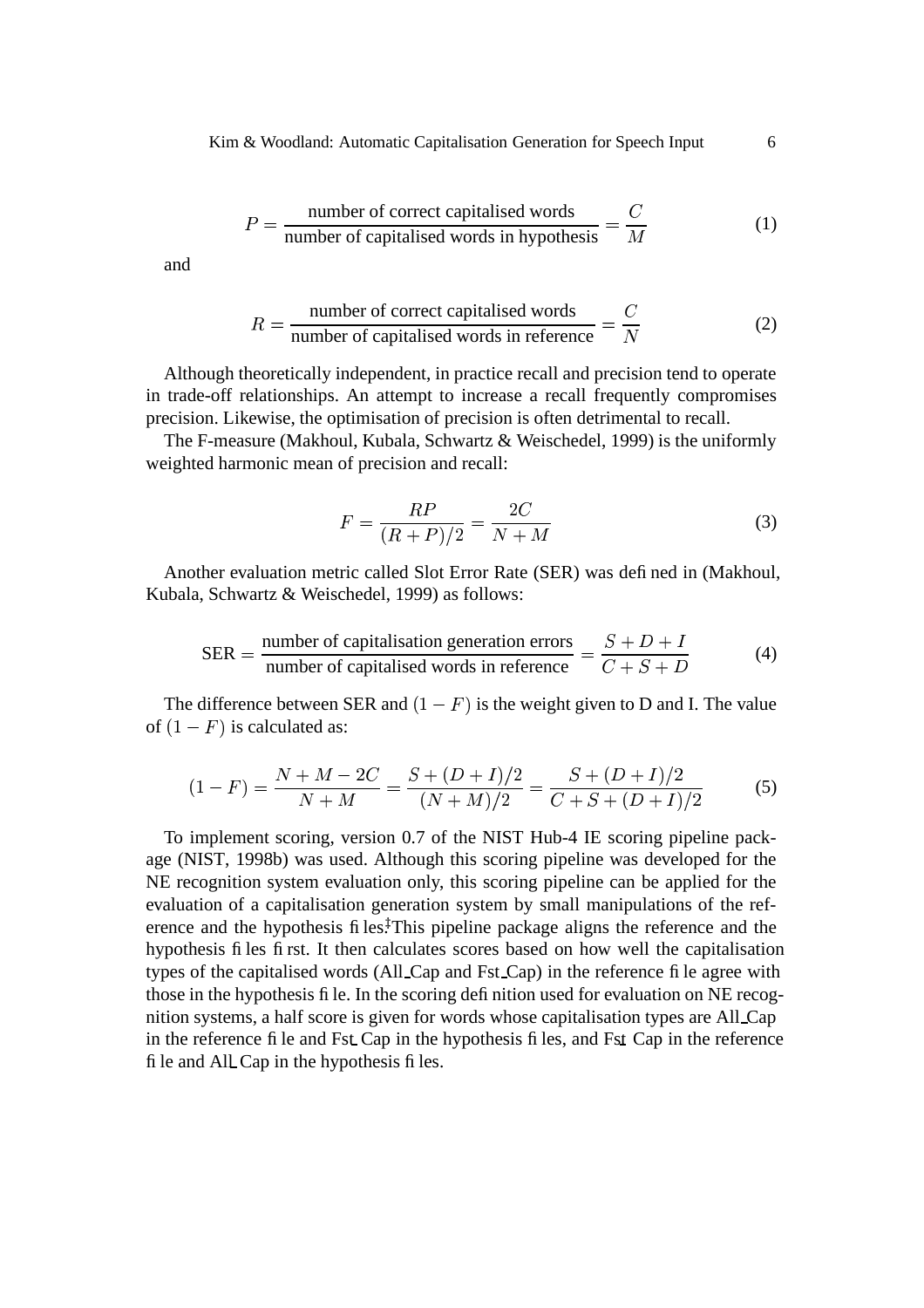# **4. Automatic capitalisation generation**

In this section, two different automatic capitalisation generation systems are presented. The first system is a slightly modified speech recogniser. In this system, every word in its vocabulary is duplicated: once in a de-capitalised form and again in the two capitalised forms. In addition, its language model is re-trained on mixed case texts. The other system is based on NE recognition and punctuation generation, since most capitalised words are first words in sentences or NE words.

#### **4.1. Automatic capitalisation generation by modifications of speech recogniser**

The method of automatic capitalisation generation presented in this section is a slightly modified form of a conventional speech recogniser. As the aim of speech recognition is to find only the best word sequence for the given speech signal, speech recognition systems do not normally recognise the capitalisation of words. Therefore, the words registered in a vocabulary and a pronunciation dictionary are not case-sensitive in a conventional speech recognition system. In addition, it is not necessary to train language models of this system on case sensitive texts.

Small modifications to a conventional speech recognition system, however, can produce case sensitive outputs. The following three modifications are required:

- 1. Every word in its vocabulary is duplicated for the three different capitalisation types (All Cap, Fst Cap, No Cap).
- 2. Every word in the pronunciation dictionary is duplicated as for the vocabulary duplication with all duplicates having the same pronunciation.
- 3. The Language Model (LM) is re-trained on mixed case texts.

[Figure 1]

Figure 1 illustrates the overall capitalisation generation system which is modified from a conventional speech recognition system. As the LM is trained on case sensitive training data, this LM is sparser than that used by the conventional speech recogniser. The same acoustic score will be assigned to duplicated words, since they have the same pronunciations. However, different hypotheses will be generated using the different LM scores. Speech recognition is performed, and the best hypothesis which includes capitalisation is generated.

As sentence boundary information is necessary to generate capitalisation for the first word of a sentence, the capitalisation generation system also has two modifications to a conventional speech recognition system to allow it to generate punctuation marks. First, the pronunciation of punctuation marksisregistered as silence in the pronunciation dictionary. Secondly, the LM is trained on mixed-case texts which contain punctuation marks.

The correlation between punctuation and pauses was investigated in (Chen, 1999).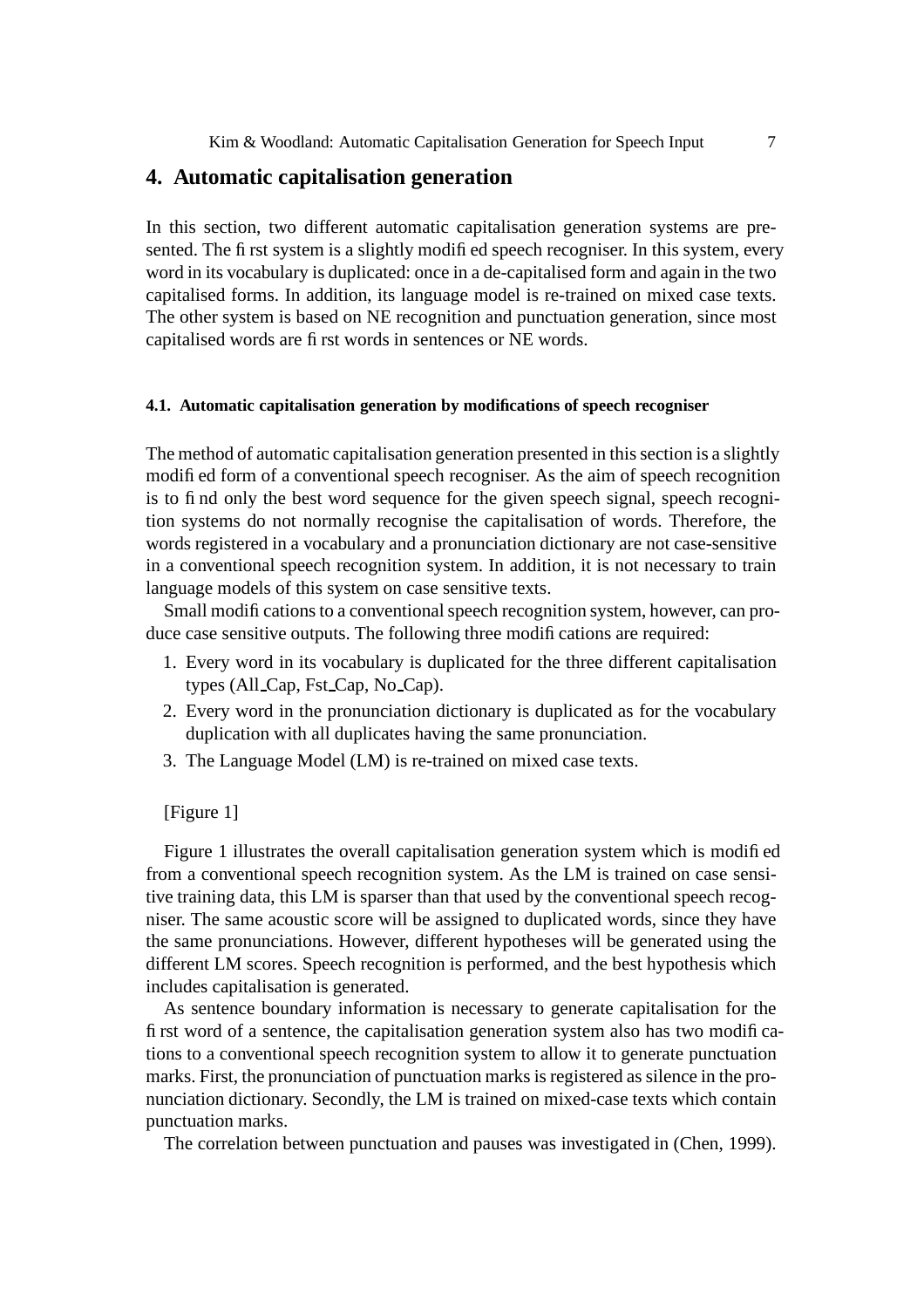That experiment showed that pauses closely correspond to punctuations. The correlation between pause lengths and sentence boundary marks was studied for BN data in (Gotoh & Renals, 2000). In that study, it was observed that the longer the pause duration, the greater the chance of a sentence boundary existing. The pause duration and other prosodic features were examined on the punctuation generation for BN data in (Christensen, Gotoh & Renals, 2001). In their work, it was shown that pause duration is the strongest candidate for punctuation generation. Pause duration information was also used in the punctuation annotation of spontaneous conversational speech using a maximum entropy tagger with the help of lexical information in (Huang & Zweig, 2002). For the detection of sentence boundaries and disfluencies in spontaneous speech, studied in (Stolcke, Shriberg, Bates, Ostendorf, Hakkani, Plauche, Tür & Lu, 1998), an N-gram, which included turn and pause information, outperformed N-gram which did not have this information.

Although some instances of punctuation do not occur at pauses, it is convenient to assume that the acoustic pronunciation of punctuation is silence. The details of our punctuation generation system were described in (Kim & Woodland, 2001).

### **4.2. Automatic capitalisation generation based on NE recognition and punctuation generation**

The method of capitalisation generation presented in this section is based on NE recognition and punctuation generation, since most capitalised words are either the first wordsin sentences or NE words. This method usesthe rule-based (transformationbased) NE recognition system (Kim & Woodland, 2000b), which uses the Brill rule inference approach (Brill, 1993), and the punctuation generation system which incorporates prosodic information along with acoustic and language model information (Kim & Woodland, 2001).

#### *4.2.1. Description of the NE recognition system used*

For NE recognition, the learning procedure begins by using an unannotated input text. For all words whose NE classes and NE boundaries are incorrect, the rules to recognise these NE classes and NE boundaries correctly are generated according to their appropriate rule templates. At each stage of learning, the learner finds the transformation rules which when applied to the corpus result in the best improvement. The improvement can be calculated by comparing the current NE tags after the rule is applied with the reference tags. After finding this rule, it is stored and applied in order to change the current tags. This procedure continues until no more transformations can be found.

For example, the learning procedure begins with using the following unannotated input text in SNOR form.

### MR MANDELSON HAD MADE CLEAR FOR THE FIRST TIME THAT ALL THE NEW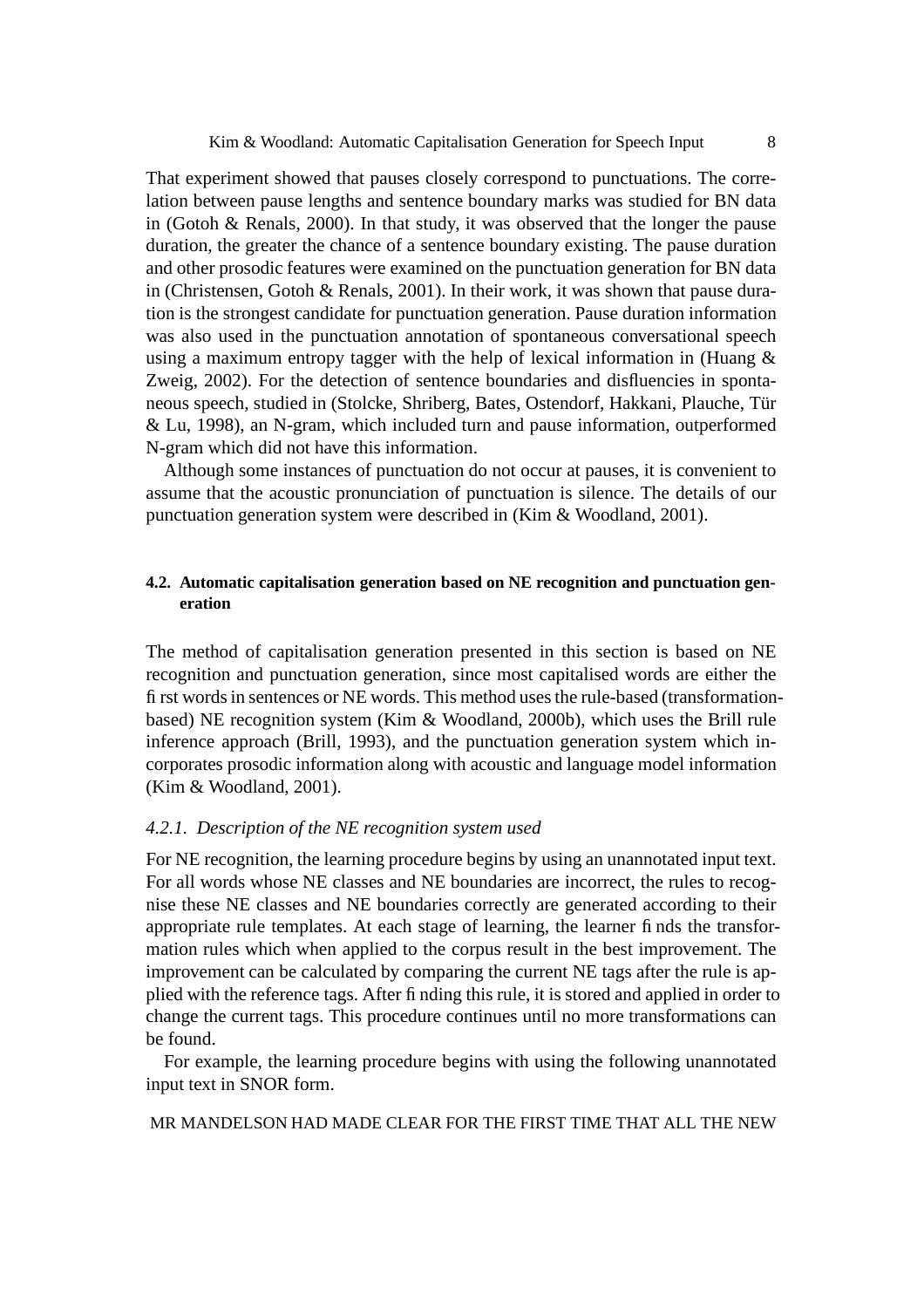## INSTITUTION INCLUDING THE VARIOUS CROSSBORDER BODIES CREATED YES-TERDAY ...

The NE classes of 'MANDELSON' and 'YESTERDAY' in the example text are incorrect. If the rule, "if the current word is 'MR', then change the NE class of the next word to 'PER-SON"', results in the best improvement over the whole of the corpus, this rule is applied, and the example text changes as follows:

## MR < ENAMEX TYPE="PERSON">MANDELSON</ENAMEX>HAD MADE CLEAR FOR THE FIRST TIME THAT ALL THE NEW INSTITUTION INCLUDING THE VARI-OUS CROSSBORDER BODIES CREATED YESTERDAY ...

The same procedure continues using the rule, "if the current word is 'YESTERDAY', then change the NE class of the current word to 'DATE"'. After this rule is applied, the example text changes as follows:

# MR < ENAMEX TYPE="PERSON">MANDELSON</ENAMEX>HAD MADE CLEAR FOR THE FIRST TIME THAT ALL THE NEW INSTITUTION INCLUDING THE VARI-OUS CROSSBORDER BODIES CREATED < TIMEX TYPE="DATE">YESTERDAY</TIMEX> ...

The two rules which give the largest improvements when the training procedure starts in (Kim & Woodland, 2000a) are as follows:

- 1. If the current word is 'DOLLARS' and the feature of the previous word is 'NUMERIC', then change the word classes of the current and previous words to 'MONEY'.
- 2. If the current word is 'NINETEEN' and the feature of the current word is 'NUMERIC', then change the word class of the current word to 'DATE'

In testing, the rules are applied to the input text one-by-one according to a given order. If the conditions for a rule are met, then the rule is triggered and the NE classes of the words are changed if necessary.

In (Kim & Woodland, 2000b), the performance of the rule-based NE recognition system was compared with BBN's commercial stochastic NE recogniser called IdentiFinder. For the baseline case (SNOR), both systems show almost equal performance, and are also similar when additional information such as punctuation, capitalisation and name lists is given. When input texts are corrupted by speech recognition errors, the performance of both systems are degraded by almost the same amount. Although the rule-based approach is different from the stochastic method, which is recognised as one of the most successful methods, the rule-based system shows the same level of performance.

#### *4.2.2. Description of the punctuation generation system used*

Punctuation generation uses two straightforward modifications of a conventional speech recogniser described in Section 4.1. First, the pronunciation of punctuation marks is registered as silence in the pronunciation dictionary. Secondly, the language model is trained on the texts which contain punctuation marks. These modifications allow the system to produce punctuation and speech recognition hypotheses simultaneously.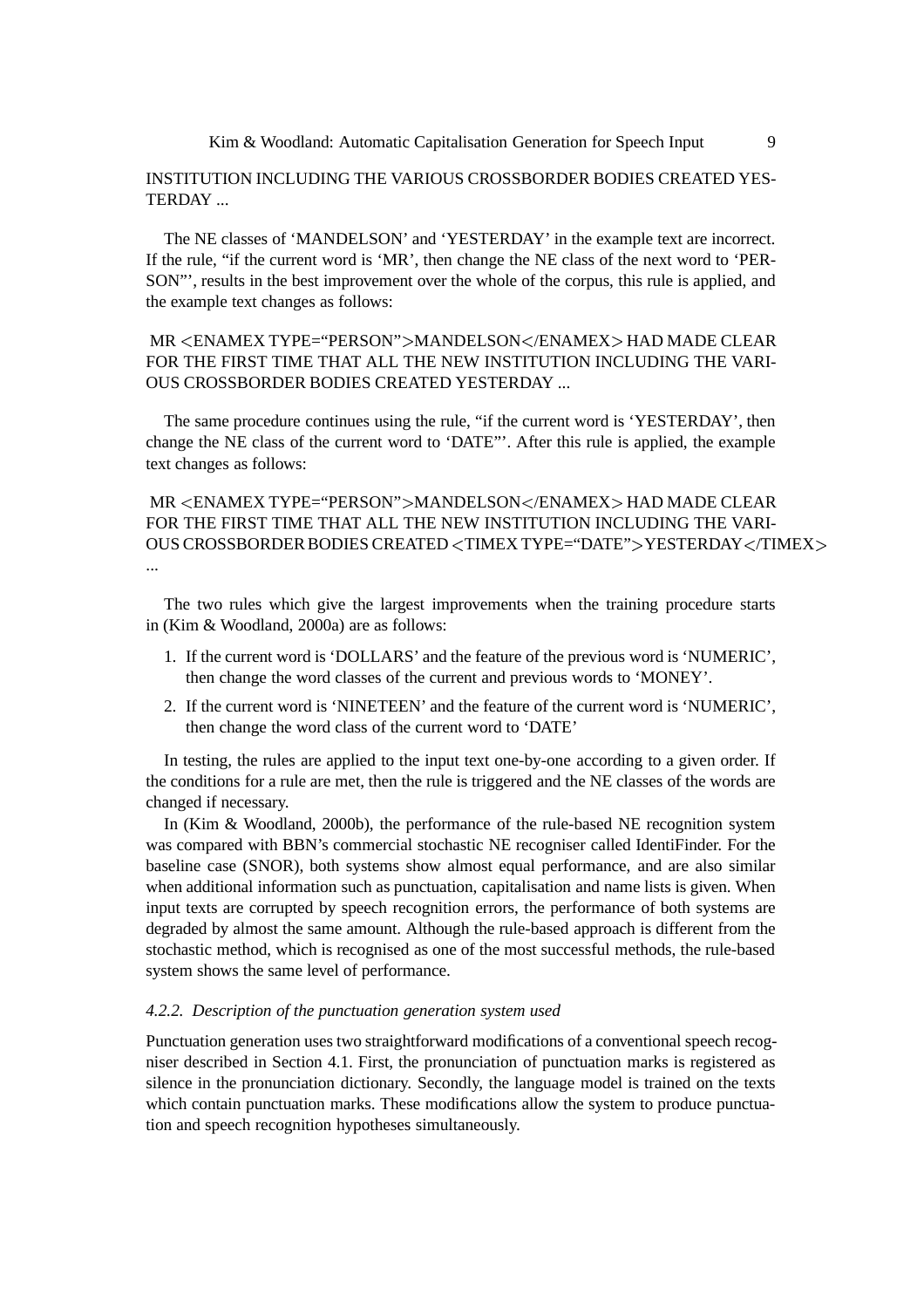Multiple hypotheses are produced by the automatic speech recogniser and are then rescored using a prosodic feature model based on Classification And Regression Trees (CART) (Breiman, Friedman, Olshen & Stone, 1983). A set of 10 prosodic features were used for punctuation generation. When prosodic information is incorporated, the F-measure was improved by 19% relative. At the same time, small reductions in word error rate were obtained.

#### *4.2.3. Procedures for capitalisation generation*

#### [Figure 2]

Figure 2 shows the procedure applied by the capitalisation generation system based on NE recognition and punctuation generation. As shown in Figure 2, the capitalisation generation system proposed in this section consists of 8 steps. The various stages shown in Figure 2 are explained below.

The simplest method of capitalisation generation is to capitalise the first characters of words which are the first words in sentences and the first characters of NE words whose NE classes are 'ORGANIZATION', 'PERSON', or 'LOCATION', followed by capitalisation of initials. These straightforward processes are performed from steps 1 to 4 in Figure 2.

The results of capitalisation generation can be improved by using frequency of occurrence of NE words in the training texts. Some NE words are used in de-capitalised forms and some non-NE words are used in capitalised forms. Also, all characters should be capitalised in some first words in sentences. Many of these capitalisation types are corrected by look-up in a frequency table of words based on NE classes. This information is used in steps 5, 6, and 7. In step 5, the most frequent capitalisation type within an NE class is given to NE words which are not the first word in a sentence. In step 6, the same process is applied to non-NE words which are not the first word in a sentence. In step 7, if a word with the 'ORGANIZATION' class is the first word in a sentence, and its most frequent capitalisation type is All Cap, then the capitalisation type of this word is changed to All Cap.

Further improvement can be achieved by using context information to dis-ambiguate the capitalisation types of words which have more than one capitalisation type such as the word 'bill' (which can be used as a person's name as well as a statement of account). The context information about capitalisation generation is encoded in a set of simple rules rather than the large tables of statistics used in stochastic methods.

The transformation-based approach used in the development of the rule-based NE recognition system described in Section 4.2.1 is applied in the automatic generation of these rules for capitalisation generation. The automatic capitalisation generation views finding the capitalisation types of words as a form of tagging the NEs. Applicable rules are generated according to the rule templates in the transformation-based approach. Because each capitalised word is treated as one entity in the capitalisation generation, boundary expansion rule templates are not considered in the design of rule templates.

#### [Table 5]

Six rule templates are used for the generation of bigram rules for capitalisation generation. These six rule templates are shown in Table 5. The rule templates consist of pairs of characters and a subscript, and  $w$ ,  $t$ ,  $c$  denote that templates are related to words, NE classes and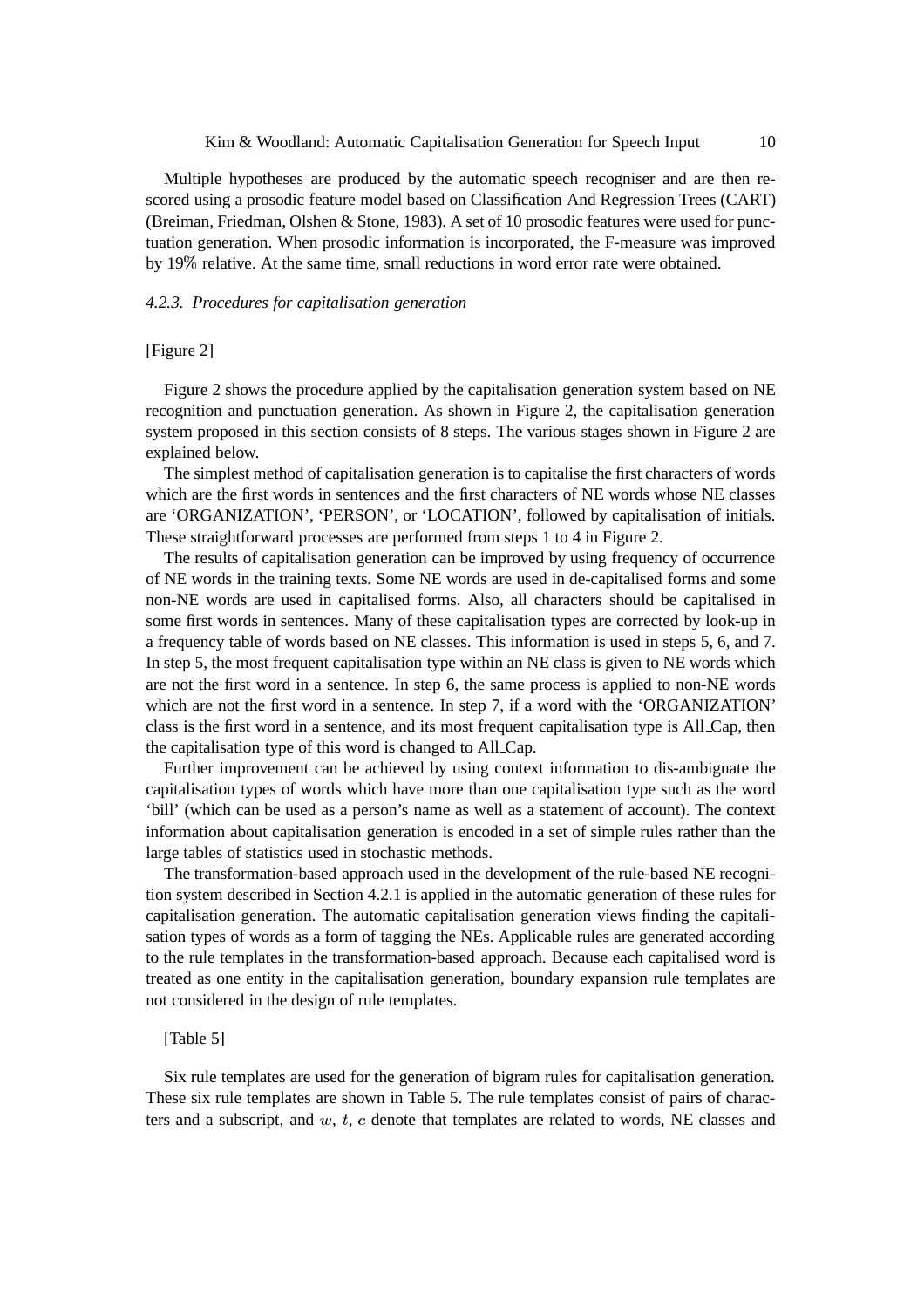capitalisation types respectively. Subscripts show the relative distance from the current word, e.g. 0 refers the current word.

For these rules, the range of rule application is set to be the current word only, because each capitalised word is treated as one entity. For example, if an applicable rule  $R(n_0, n_1; n_2)$  is generated by the rule template  $(w_0, w_1)$ ,  $R(n_0, n_1; n_2)$  means "change the capitalisation type of the current word to the capitalisation type  $n_2$ , when the current word is  $n_0$  and the following word is  $n_1$ ". Similarly,  $R(n_3, n_4; n_5)$  generated by the rule template  $(w_0, c_1)$  means "change" the capitalisation type of the current word to the capitalisation type  $n_5$ , when the current word is  $n_3$  and the capitalisation type of the following word is  $n_4$ ".

A particular problem is the effect of words encountered in the test data which have not been seen in the training data. One way of tackling the situation is to build separate rules for unknown words. The training data are divided into two groups. If words in one group are not seen in the other group, these words are regarded as unknown words. The same rule generation procedures are then applied. The bigram rules generated from 6 rule templates described in Table 5 are applied one-by-one in step 8 according to a given order.

# **5. Experimental results**

There are two different systems of generating capitalisation: a system modified from a speech recogniser (named ModSR) and a system based on NE recognition and punctuation generation (named NEPuncBased).

NEPuncBased uses the rule-based NE recognition system in (Kim & Woodland, 2000b), which generates rules automatically, and the punctuation generation system in (Kim & Woodland, 2001), which incorporates prosodic information along with acoustic and language model information.

A version of the HTK system (Woodland, 2002) for Broadcast News (BN) transcription running under 10 times real time  $(10xRT)$  (Odell, Woodland & Hain, 1999) was used for both capitalisation generation systems. The first step of the system is a segmentation stage which converts the continuous input stream into segments with the aim of each segment containing data from a single speaker and a single audio type. Each segment is labelled as being either a wide-band or narrow-bandwidth signal.

The actual recogniser runs in two passes which both use cross-word triphone decision-tree state clustered HMMs with Gaussian mixture output distributions and a N-gram language model. The first pass uses gender-independent (but bandwidth-specific) HMMs with a 60k trigram language model to get an initial transcription for each segment. This transcription is used to determine the gender label for the speaker in each segment by alignment with genderdependent HMMs. Sets of segments with the same gender/bandwidth labels are clustered for unsupervised Maximum Likelihood Linear Regression (MLLR) (Leggetter & Woodland, 1995) adaptation. The MLLR transforms for each set of clustered segments are computed using the initial transcriptions of the segments and the gender-dependent HMMs used for the second pass. The adapted HMMs along with a 4-gram language model is used in the second stage of decoding and produces the final output.

Implementation details of the HTK BN transcription system (with few constraints on computing power) were given in (Woodland, Hain, Johnson, Niesler, Whittaker & Young, 1998; Woodland, Hain, Moore, Niesler, Povey, Tuerk & Whittaker, 1999), and those of the HTK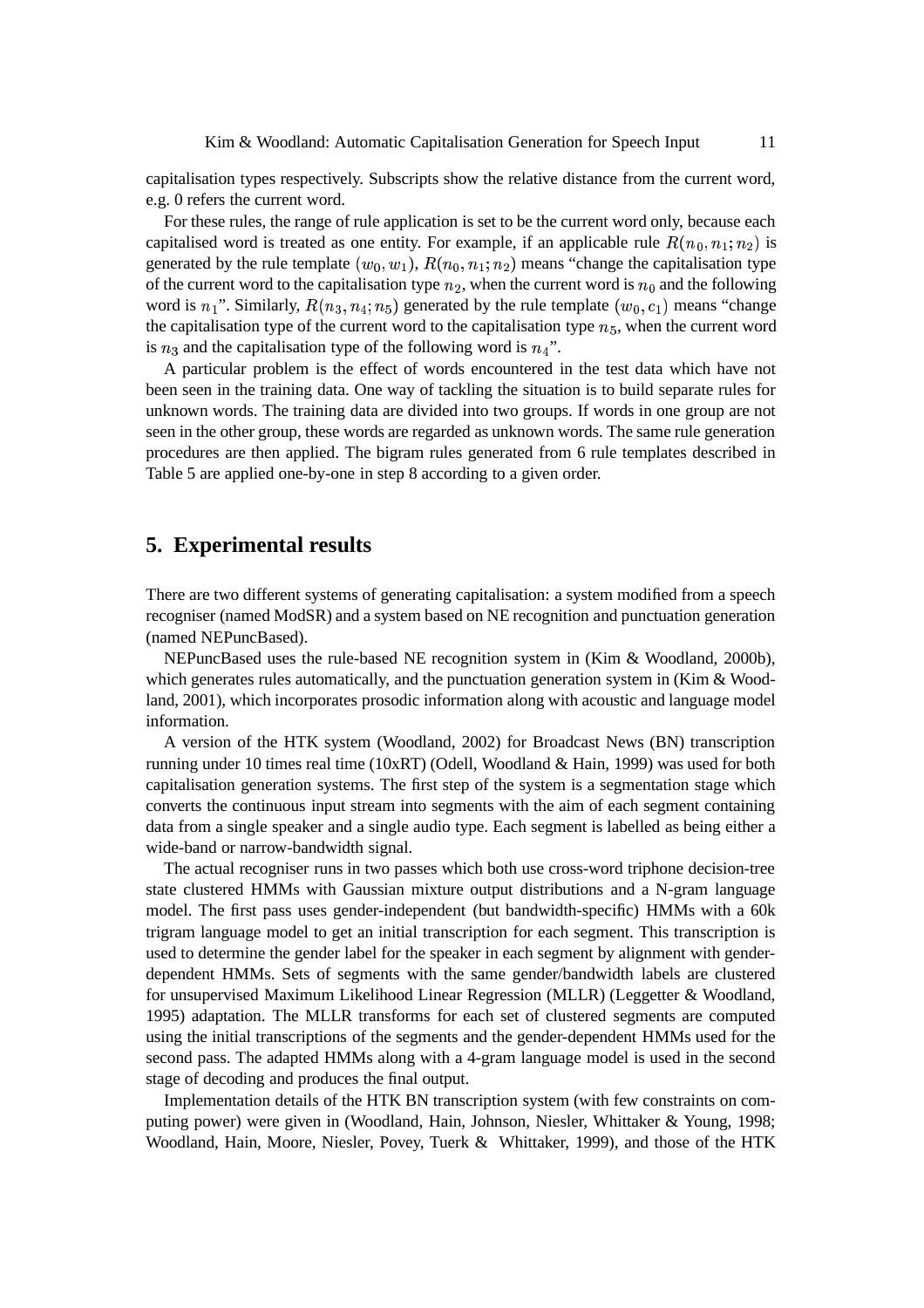10xRT BN transcription system were described in (Odell, Woodland & Hain, 1999). In order to speed up the full system, the 10xRT system uses simpler acoustic models and a simplified decoding strategy.

Using the HTK 10xRT system, speech recognition is performed first for TestBNAcoustic98. As punctuation and capitalisation are not considered at this stage, the test condition is the same as for the NIST 1998 Hub-4 broadcast news benchmark tests. The Word Error Rate (WER) of the speech recogniser was measured as 16.7 .

The HTK 10xRT BN transcription system reported 16.1% of overall WER for the NIST 1998 Hub-4 BN benchmark test (Pallett, Fiscus, Garofolo, Martin & Przybocki, 1999). The difference between the reported performance in (Pallett, Fiscus, Garofolo, Martin & Przybocki, 1999) and the performance measured in this paper is 0.6 . The system used in this paper differs from the HTK 10xRT system used in the 1998 Hub-4 BN benchmark test in four aspects: the absence of a category-based language model (Niesler, Whittaker & Woodland, 1998), the amount of language model training data, the difference in vocabulary size, and the absence of the procedure to obtain more precise word start and end time information.

The results of both systems are compared for a speech recognition output on the basis that every capitalisation procedure is fully automated. Then, the performance of NEPuncBased is investigated with additional information: reference word sequences, reference NE classes and reference punctuation marks. As NEPuncBased follows the 8 steps described in Figure 2, the effect of each step is examined when reference word sequences, reference NE classes, and reference punctuation marks are provided. The effect of each step is also examined for speech recognition output when every capitalisation procedure is fully automated.

#### **5.1. Results: The system modified from a speech recogniser (ModSR)**

The first automatic capitalisation generation system is implemented by small modifications to the HTK Broadcast News (BN) transcription system. First, every word in the pronunciation dictionary of the HTK system is duplicated with its pronunciation into the three different capitalisation types (All Cap, Fst Cap, and No Cap). Second, the language model is re-trained on mixed case transcriptions of BNText92 97 and BNAcoustic98.

Table 6 shows the results of capitalisation generation for TestBNAcoustic98 using this system. When WER is measured, words are changed into single case forms from the reference and hypothesis in order to measure the pure speech recognition rate. As the speech recognition output contains punctuation marks,  $WER''$ , which is the WER after punctuation marks are removed and words are changed to single case, is introduced.

#### [Table 6]

For punctuation generation, the HTK system gave 22.73 WER in (Kim & Woodland, 2001). The difference between WER in punctuation generation and that in capitalisation generation is 0.24 . The degradation is caused by the introduction of an increased size of vocabulary and pronunciation dictionary. The performance degradations can be analysed as follows:

1. LM distorted by first words of sentences

In many cases, the first word of a sentence is not an NE. Most of these words are not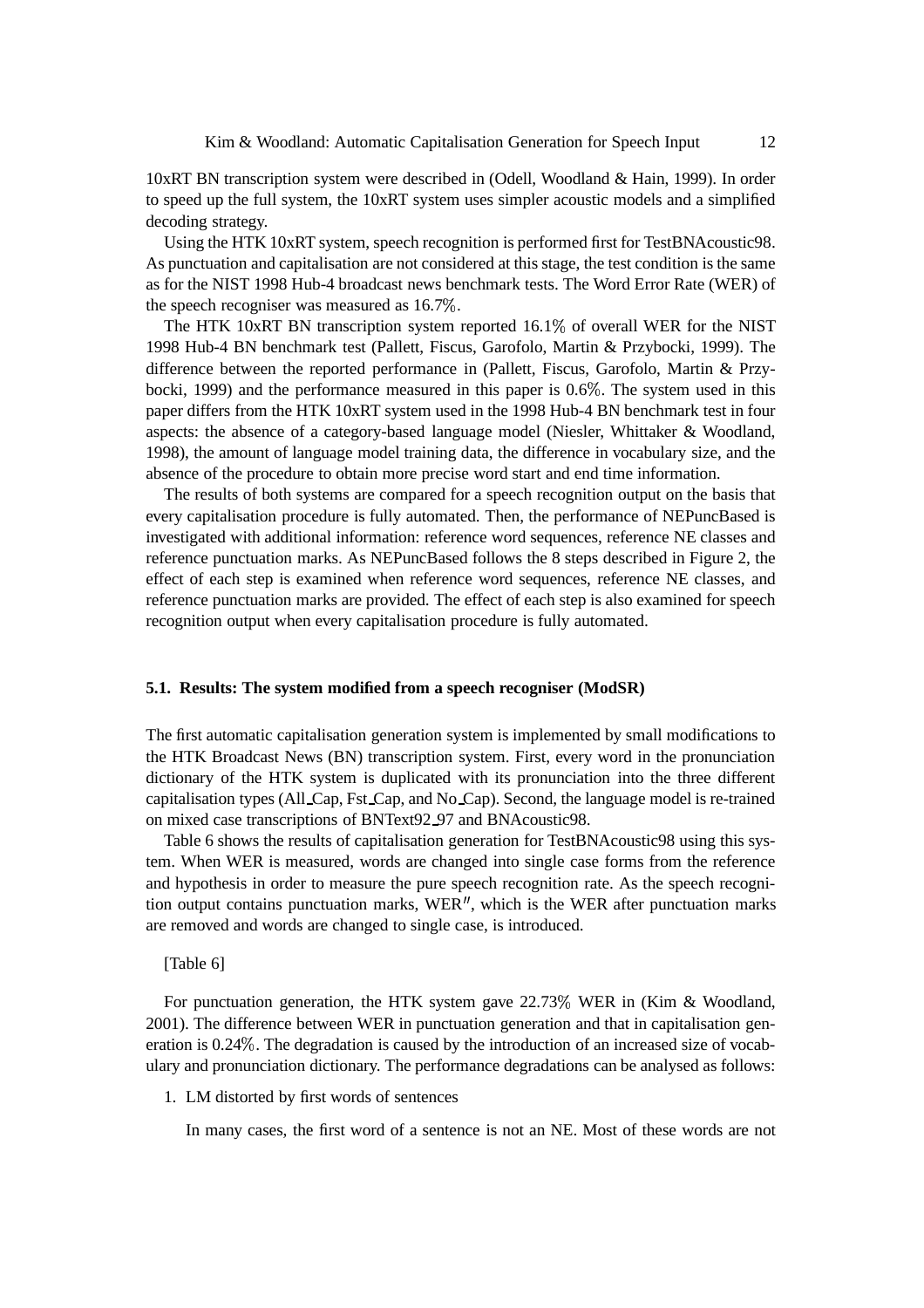capitalised, if they are used in the middle of sentences. As there are 1,873 sentences in TestBNAcoustic98, the average number of words in a sentence in TestBNAcoustic98 is 16.9 words. Among the first words in sentences, 91.3 of these words are not NEs. Therefore, approximately,  $5.4\%$  ((1/16.9)  $\times$  0.913) of counted word sequences are wrong, because a capitalised word and a de-capitalised word should be regarded as different words even if they have the same character sequence.

2. Sparser LM

Due to the limited amount of training data, many of the possible word sequences in the test data are not observed in the training data. As the size of the vocabulary is increased, LMs are sparser and estimating probabilities of word sequences becomes more difficult. The HTK system generates initial hypotheses using trigram language models and rescores these hypotheses using 4-gram language models. As the size of vocabulary is multiplied by three, these LMs are sparser and the search space is increased.

In addition to the effects for capitalisation generation, caused by the two factors of speech recognition degradation, loss of half scores in the evaluation of capitalisation generation affects the performance. If NE recognition and capitalisation generation are performed as postprocessing of speech recognition, it is possible to obtain half scores for the words which are mis-recognised in speech recognition but are located next to NE signalling words.

#### **5.2. Results: The system based on NE recognition and punctuation generation (NEPuncBased)**

The steps of the capitalisation generation system depicted in Figure 2 start from the single case speech recognition output with punctuation marks and NE classes. In this system, multiple hypotheses which include punctuation marks are produced by the HTK system and are rescored by prosodic information. Then NE recognition is performed for this speech recognition output. Capitalisation generation follows this speech recognition output with generated NE classes.

The results of automatic punctuation generation according to various scale factors to the prosodic feature model were presented in (Kim & Woodland, 2001). The scale factor to prosodic feature model is set to be 0.71 at which WER is minimised. This automatic punctuation generation system gave WER, F-measure and SER as 22.55%, 0.4239 and 83.36% respectively for TestBNAcoustic98. Further details of this prosody combined system for punctuation generation and speech recognition were given in (Kim & Woodland, 2001).

NE recognition is performed for the best re-scored hypothesis. As an NE recogniser, the rule-based NE recogniser trained under the condition of 'with punctuation and name lists but without capitalisation' is used. This NE recogniser reported an F-measure of 0.9007 and an SER of 16.68% in (Kim & Woodland, 2000b) for the reference transcription of TestBNAcoustic98. More details of this NE recogniser were discussed in (Kim & Woodland, 2000b).

The frequency table and bigram rules were constructed using the transcription of BNAcoustic98. Table 7 shows the result of capitalisation generation based on NE recognition and punctuation generation. As this system does not increase the size of the vocabulary, there is no degradation in WER. Compared to the other capitalisation generation system (ModSR), this system (NEPuncBased) shows better results by:  $0.42\%$  in WER,  $0.41\%$  in WER",  $2.62\%$  in SER,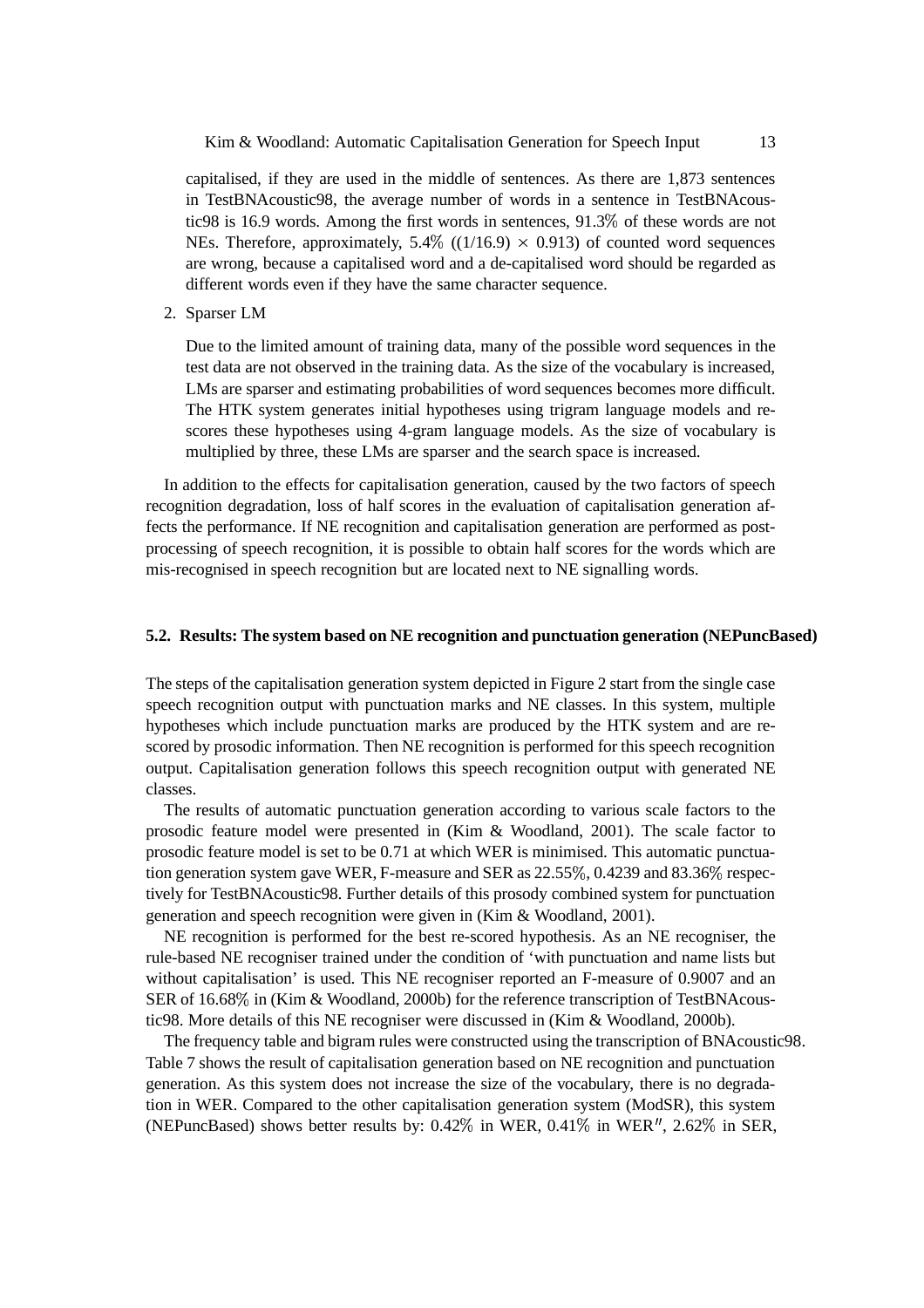and 0.0089 in F-measure. The factors which cause these differences were explained as 'the distortion of LM', 'sparser LM', and 'loss of half scores' in Section 5.1.

[Table 7]

# **6. Analysis of performance of the system based on NE recognition and punctuation generation (NEPuncBased)**

The effects of speech recognition errors, NE recognition errors and punctuation generation errors are accumulated in the results of NEPuncBased in Table 7. In this section, the performance of NEPuncBased is investigated by including one or more of the following: reference word sequences, reference NE classes and reference punctuation marks. The total effect of the accumulated errors is examined, and the contribution of each step in NEPuncBased is tested for reference word sequences, NE classes and punctuation marks. The effect of each step is also examined for speech recognition output when every capitalisation procedure is fully automated. Then, the effects of speech recognition and punctuation generation errors are examined. The performance of NEPuncBased is compared with that of Microsoft Word 2000 for a reference text in order to remove the effect of speech recognition errors.

#### **6.1. The contribution of each experimental step**

In order to measure the pure contribution from each step in the capitalisation generation system based on NE classes and punctuation marks, the contributions were measured first for reference word sequence, reference NE classes and reference punctuation marks.

Table 8 shows the result of the capitalisation generation system based on NE classes and punctuation marks for these test conditions. The F-measure is measured as 0.9756 and the SER as 4.89 . After removing the effects of speech recognition errors, NE recognition errors and punctuation generation errors, the F-measure is improved by 0.2350 (0.9756 - 0.7406) and the SER by 41.04 (45.93 - 4.89).

[Table 8]

Table 9 shows the capitalisation generation results with different combinations of experimental steps. By just performing step 1 (the first character of the first word in each sentence is capitalised), an F-measure of 0.5494 is already obtained, although the recall (0.3814) is quite poor compared to the precision  $(0.9818)$ . By performing step 2, in addition to step 1, the F-measure is increased to 0.8448.

Adding steps 3 and 4, which can be done by straightforward processes without the need for training data, an F-measure of 0.9247 is obtained for capitalisation generation. With steps 5, 6 and 7 which depend on the use of frequency tables, the result can be increased to 0.9694. This is increased to 0.9756 points in F-measure using bigram rules. Table 9 shows these results.

[Table 9]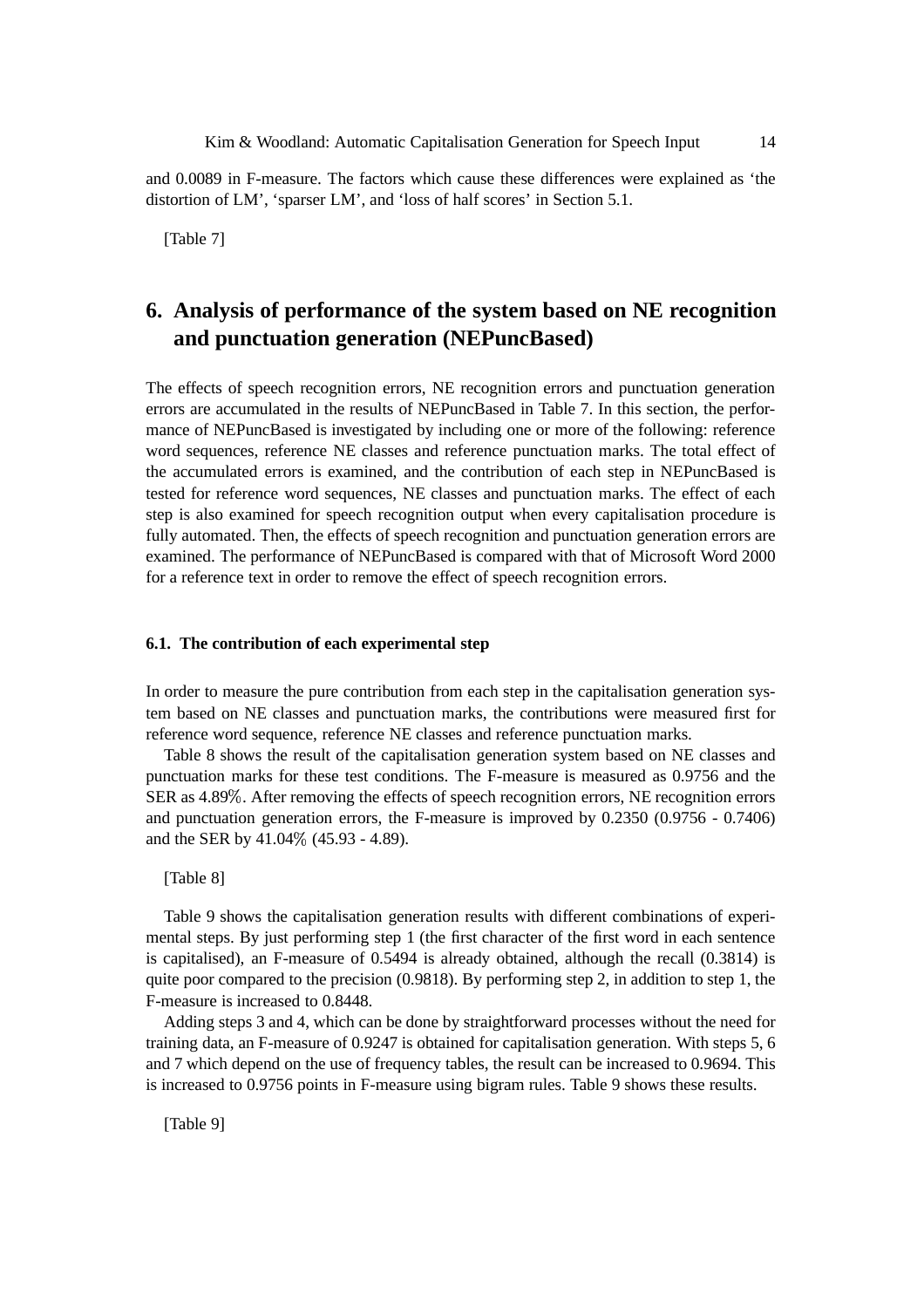The contribution of each step was also measured for speech recognition output when every capitalisation procedure is fully automated. Table 10 shows these results. By just performing step 2, in addition to step 1, an F-measure of 0.6194 is obtained, although the recall (0.5308) is poor compared to the precision (0.7434). By adding steps 3 and 4, an F-measure of 0.6799 is obtained for capitalisation generation. With steps 5, 6 and 7, the F-measure increases to 0.7339. Using bigram rules, this increases to 0.7406 points in F-measure.

[Table 10]

### *6.1.1. Analysis: The result of capitalisation generation when reference word sequences, NE classes and punctuation marks are provided*

The results of capitalisation generation are analysed for reference word sequences when NE classes and punctuation marks are also provided because these results do not have any type of recognition error apart from capitalisation generation errors. The capitalisation generation system based on NE classes and punctuation marks reports an F-measure of 0.9756 with 236 errors for TestBNAcoustic98 when reference word sequences, punctuation marks and NE classes are provided. These 236 errors can be categorised into the following three groups:

- 1. Errors due to the inconsistency of capitalisation (Group 1)
- 2. Errors due to limited number of observations in training data (Group 2)
- 3. Errors not included in Group 1 and Group 2 (Group 3)

Groups 1 and 2 are not totally exclusive of each other. The number of errors in Group 1 can be measured by substituting the training data with the test data and repeating the experiment. After this substitution, there were still 100 errors with an F-measure of 0.9896. These 100 errors were examined manually. Most of them are caused by inconsistency of capitalisation which cannot be corrected by bigrams. For example:

- News in "Lisa Stark, A. B. C. News, Washington" (normally A. B. C. news)
- the President (normally the president apart from the President of U.S.A.)
- World Today (programme name)
- South, East .... (normally south, east but sometimes capitalised in weather forecast)
- Main Street in "U. S. props up Japan's currency from Wall Street to Main Street" (normally main street)

The errors in Group 2 show that they can be corrected if the size of the training data is increased. Assume that a word in test data is observed enough times for correct modelling if it is observed in training data more than twice  $(\geq 3)$  with its NE class and its capitalisation type. On this assumption, capitalisation errors in Group 2 can be categorised into the following 4 sub-categories:

- 1. Errors at an unknown word (Group 2-1)
- 2. Errors at a word never seen in the training data with its NE class (Group 2-2)
- 3. Errors at a word seen only once in the training data with its NE class (Group 2-3)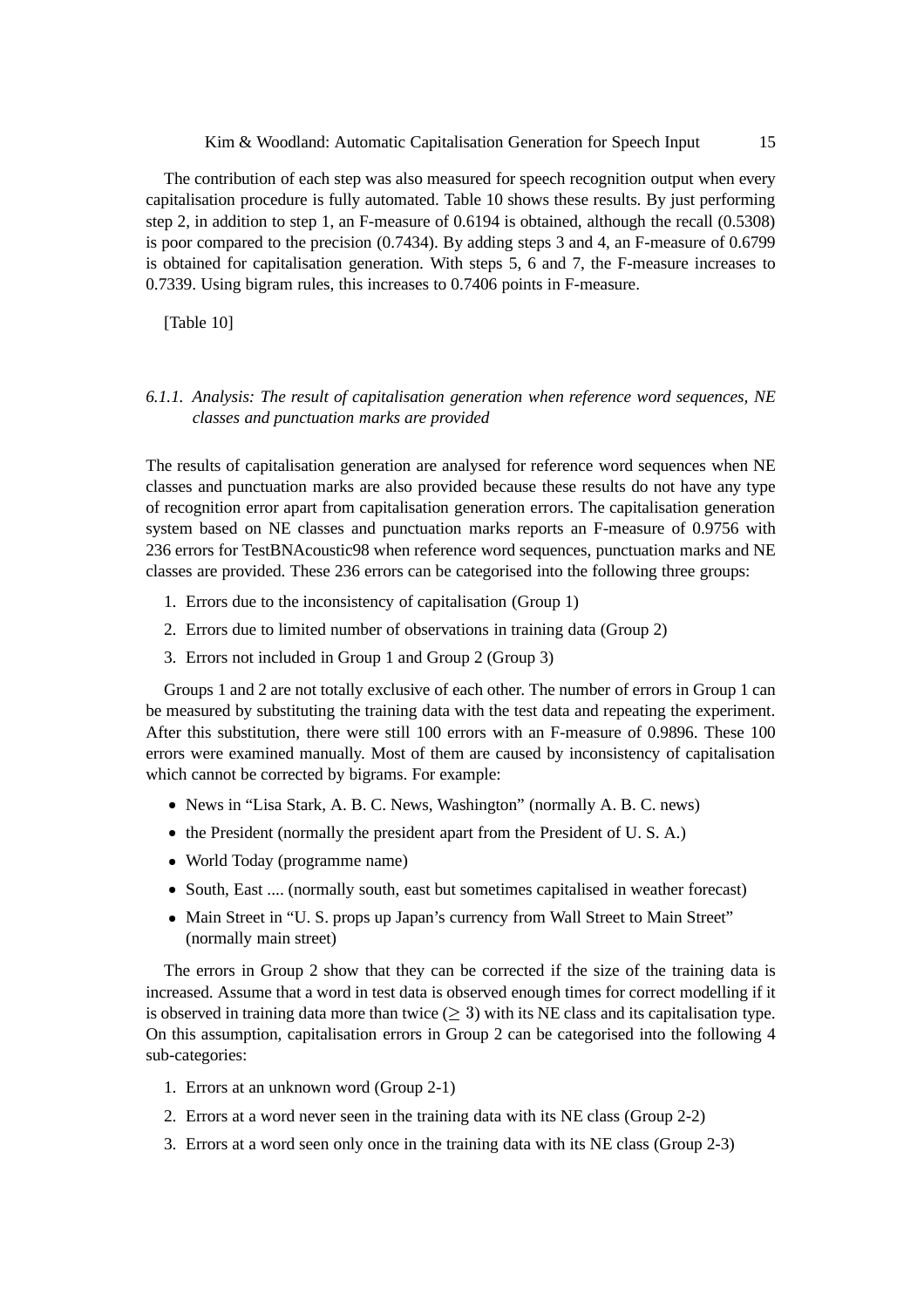4. Errors at a word seen twice in the training data with its NE class (Group 2-4)

Among 236 total errors, the number of errors in Group 2-1, 2-2, 2-3 and 2-4 are counted as 25, 23, 9 and 0 respectively. These numbers constitute 24.15 of total errors.

A word which has a capitalisation type error in Group 3 is observed frequently enough with its NE class. As these errors are not caused by the inconsistency in capitalisation, corrections for these errors are difficult using the current method of capitalisation generation.

Among these three categories of errors in capitalisation generation, only the errors in Group 2 can be corrected if the size of the training data is increased. The errors in Group 2 consist of 25.85 of total errors and the F-measure of the system on the current input condition is 0.9756. If the errors in Group 2 are corrected, the F-measure of this capitalisation generation system is expected to be increased to  $0.9819 (0.9756 + (1-0.9756) \times 0.2585)$ .

It is currently believed that an F-measure of 0.9756 in capitalisation generation on the condition of reference word sequences, punctuation marks and NE classes is a good result given the relatively small amount of training data i.e. only BNAcoustic98 was used for the construction of the frequency table and the bigram rules.

#### **6.2. The effect of NE recognition errors**

In order to measure the effect of NE recognition errors in the capitalisation generation system based on NE classes and punctuation marks, the results of capitalisation generation are examined for reference word sequences and reference punctuation marks. However, NE classes are generated by an NE recogniser.

Table 11 shows the results of capitalisation generation for reference word sequences, generated NE classes and reference punctuation marks. As the F-measure of capitalisation generation for reference word sequences, NE classes and punctuation marks was measured as 0.9756, the effect of NE recognition errors on capitalisation generation is measured with a degradation in F-measure of 0.0158 (0.9756 - 0.9585). The degradation in SER is measured as 3.20 .

[Table 11]

#### *6.2.1. Analysis: The effect of NE recognition errors*

Steps 2, 5, 6 and 7 of the capitalisation generation system described in Figure 2 are based on NE classes. In this section, the effect of NE recognition errors for the overall performance of capitalisation generation is analysed.

The statistics of TestBNAcoustic98 were shown in Tables 3 and 4. According to these tables, the number of initial words which are NEs is 543 and the number of NE words which are first words in sentences and which have a capitalised first character is 143. Among NE words, these 543 initials and 143 NEs at the beginning of sentences can be capitalised correctly without the help of the NE recognition system. As the total number of NEs in TestBNAcoustic98 is 3,149, the number of NEs which require the help of the NE recognition system is roughly 2,463 (3,149 - 543 - 143).

As the F-measure of the NE recogniser is 0.9007 for NE recognition, the capitalisation of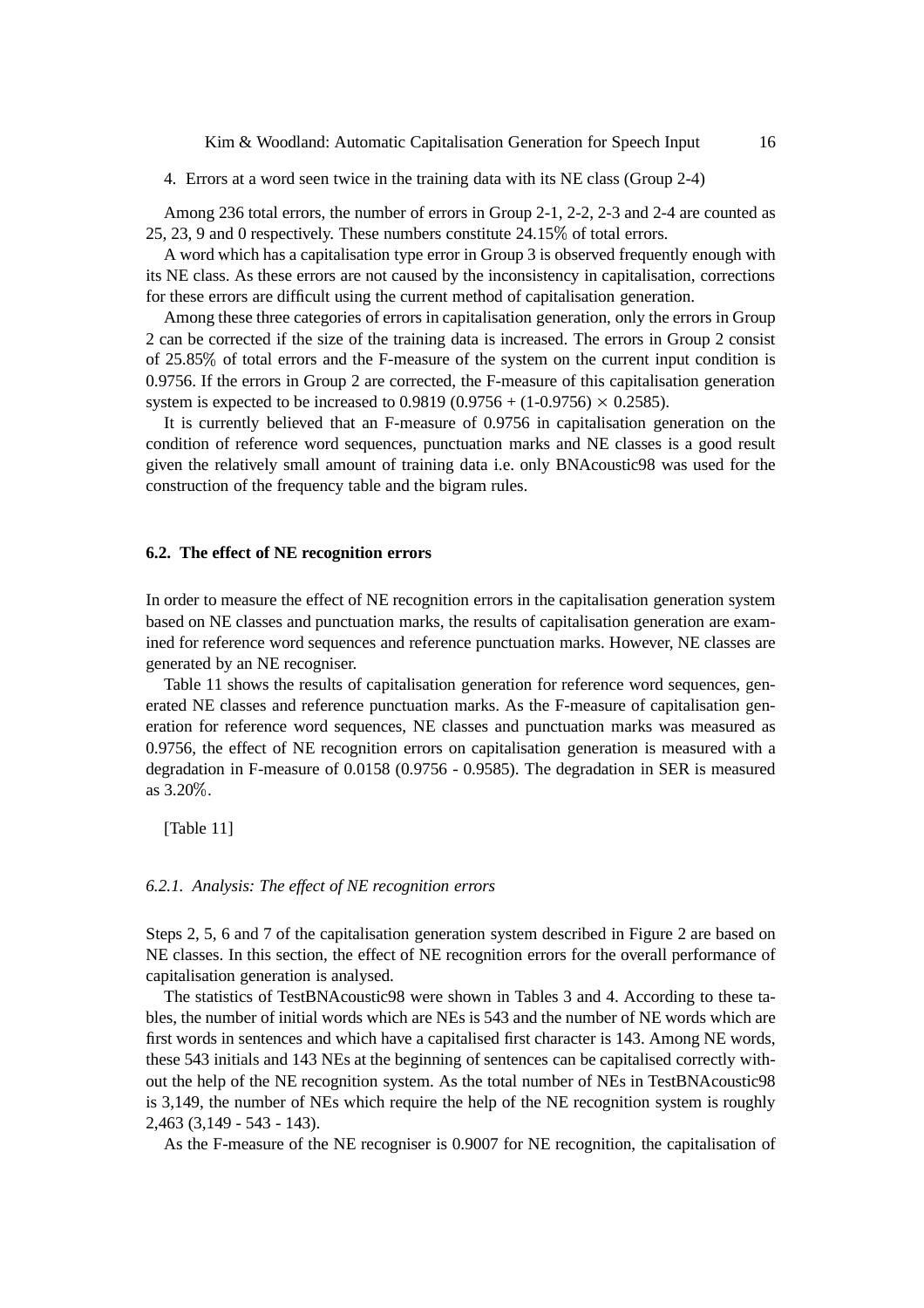about 245 (2,463  $\times$  (1 - 0.9007)) NE words may be affected by the NE recognition errors. This number of words constitutes  $5.1\%$  of the total capitalised words. However, the actual degradation caused by the errors in NE recognition is measured as 0.0158 of F-measure. This implies that this capitalisation generation system is robust to NE recognition errors.

#### **6.3. The effect of punctuation generation errors**

In order to measure the effect of punctuation generation errors in the capitalisation generation system based on NE classes and punctuation marks, the results of capitalisation generation are examined for the reference word sequences, reference NE classes and generated punctuation marks. The punctuation generation system using combined information of an LM and a prosodic feature model is used. It generates punctuation marks with an F-measure of 0.7830 and an SER of 32.30 for the reference transcription of TestBNAcoustic98. More details of this punctuation generation system were given in (Kim & Woodland, 2001).

Table 12 shows the result of capitalisation generation for reference word sequences, reference NE classes and generated punctuation marks. As the F-measure of capitalisation generation for reference word sequences, NE classes and punctuation marks was measured as 0.9756, the effect of punctuation generation errors on capitalisation generation is measured as an F-measure of 0.0909 (0.9756 - 0.8847). The degradation in SER is measured as 18.21 .

[Table 12]

#### *6.3.1. Analysis: The effect of punctuation generation errors*

Steps 1, 5, 6 and 7 of the capitalisation generation system depicted in Figure 2 are based on punctuation marks. According to the statistics of TestBNAcoustic98 shown in Tables 3 and 4, the number of non-NE words which have a capitalised first character and which are first words in sentences is 1,603.

Punctuation marks whose place is correct but type is wrong are meaningful in punctuation generation and obtain half scores. However, punctuation type errors between commas and full stops, and between commas and question marks are not meaningful for capitalisation generation, because the words next to commas are normally de-capitalised. If the half scores are given in punctuation generation only between full stops and question marks, the F-measure of punctuation generation decreases to 0.6826.

The maximum number of words whose capitalisation types are possibly affected by punctuation generation errors can be roughly estimated as  $1,603 \times (1 - 0.6826) = 509$ . This number of words constitute 10.56 of the total number of capitalised words. The actual degradation caused by punctuation generation errors is measured as an F-measure of 0.0909. This implies that most punctuation generation errors cause errors in capitalisation generation, but the number of errors caused in capitalisation generation do not exceed the number of errors in punctuation generation.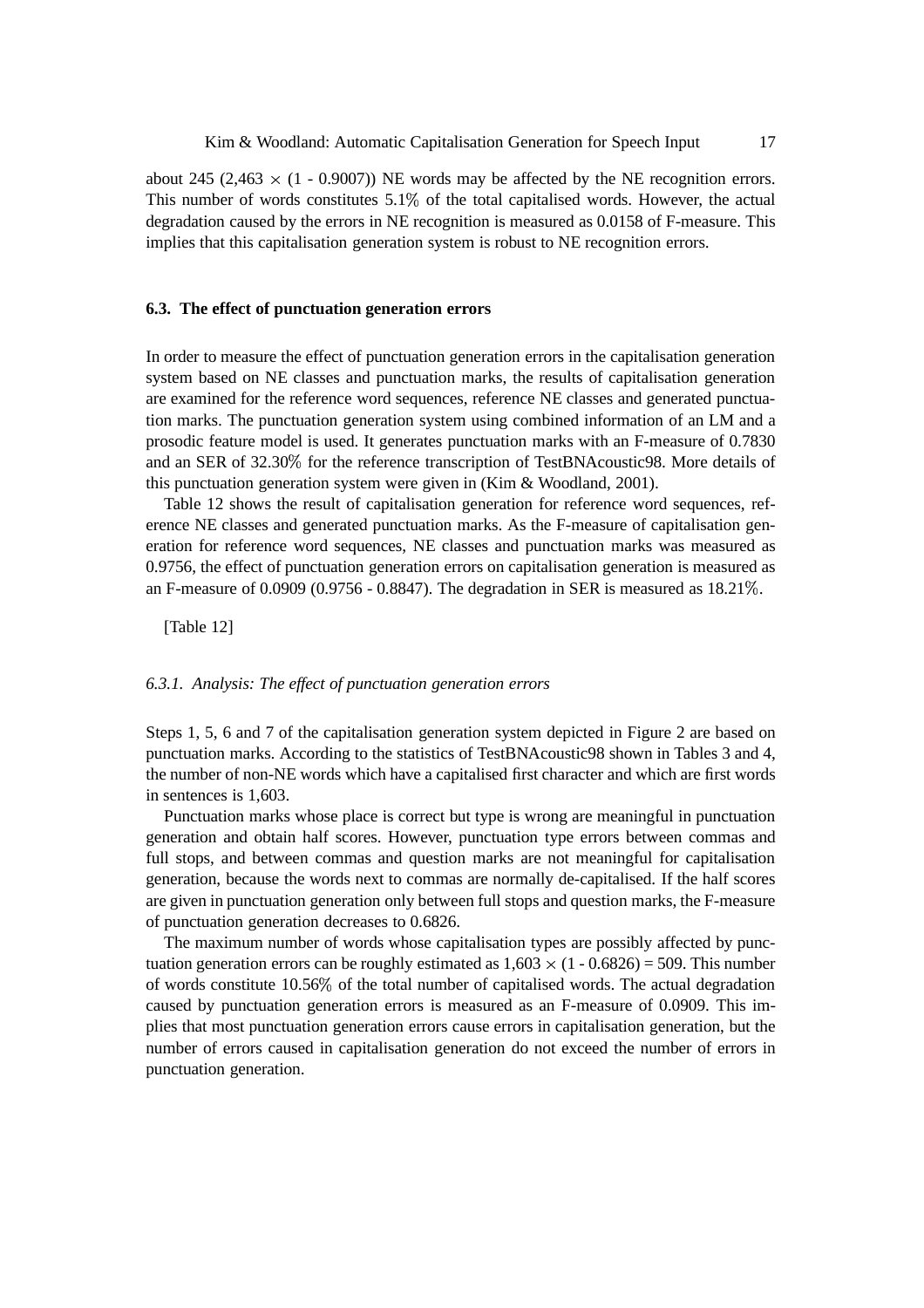### **6.4. The correlation between the effects of NE recognition errors and the effects of punctuation generation errors**

In this section, the correlation between the effects of NE recognition errors and those of punctuation generation errors to capitalisation generation are examined. NE recognition and punctuation generation are performed for the reference transcription of TestBNAcoustic98, in which every word is de-capitalised and every punctuation mark is removed. The rule-based NE recogniser and the punctuation generation system, which uses the combined information of an LM and a prosodic feature model, are used.

Using these NE recogniser and punctuation generation systems, punctuation marks are produced first for the transcription of TestBNAcoustic98, then NE recognition is performed for the reference transcription with these generated punctuation marks. The capitalisation generation is carried out for this result of NE recognition and punctuation generation for the transcription of TestBNAcoustic98.

Table 13 shows the results of capitalisation generation for NE recognition and punctuation generation output from reference word sequences. The simultaneous effects of NE recognition errors and punctuation generation errors on capitalisation generation are measured as a degradation in F-measure of 0.1065 and in SER of 21.36 . As the effect of NE recognition errors on capitalisation generation and the effect of punctuation generation errors on capitalisation generation are measured as 0.0158 and 0.0909 in F-measure respectively (3.20% and 18.21% in SER respectively), it is shown that these simultaneous effects are almost equivalent to the sum of individual effects. This suggests that the effect of NE recognition errors is independent of the effect of punctuation generation errors for capitalisation generation.

[Table 13]

#### **6.5. Comparison with Microsoft Word 2000**

An experiment of automatic capitalisation generation was conducted using Microsoft Word 2000 for the first 10.7 words of TestBNAcoustic98 (3882 words, 468 of which are capitalised). As it provides suggestions about both grammar and spelling, its suggestions are checked manually and only suggestions regarding capitalisations are accepted.

According to the description in (Rayson, Hachamovitch, Kwatinetz & Hirsch, 1998) and its capitalisation generation output for the part of TestBNAcoustic98, capitalisation of words which are not first words in sentences seems to be performed by dictionary look-up. When a word is entered in all lower case, the capitalisation is applied for the word to have the greatest consistency in matching the capitalisation.

With this dictionary look-up method, ambiguous words such as 'bill' cannot be dis-ambiguated. In a sentence like "President bill Clinton says", 'bill' should be capitalised: the error occurs because the word 'bill' is more frequently used as a statement of account in a de-capitalised form rather than a person's name. Dis-ambiguation of the capitalisation type of words which can have more than one type can be achieved by using context information.

The performance of NEPuncBased was compared to that of Microsoft 2000 for the same part of TestBNAcoustic98. As the reference sequence of words and punctuation marks were given as input when automatic capitalisation generation was performed by Microsoft Word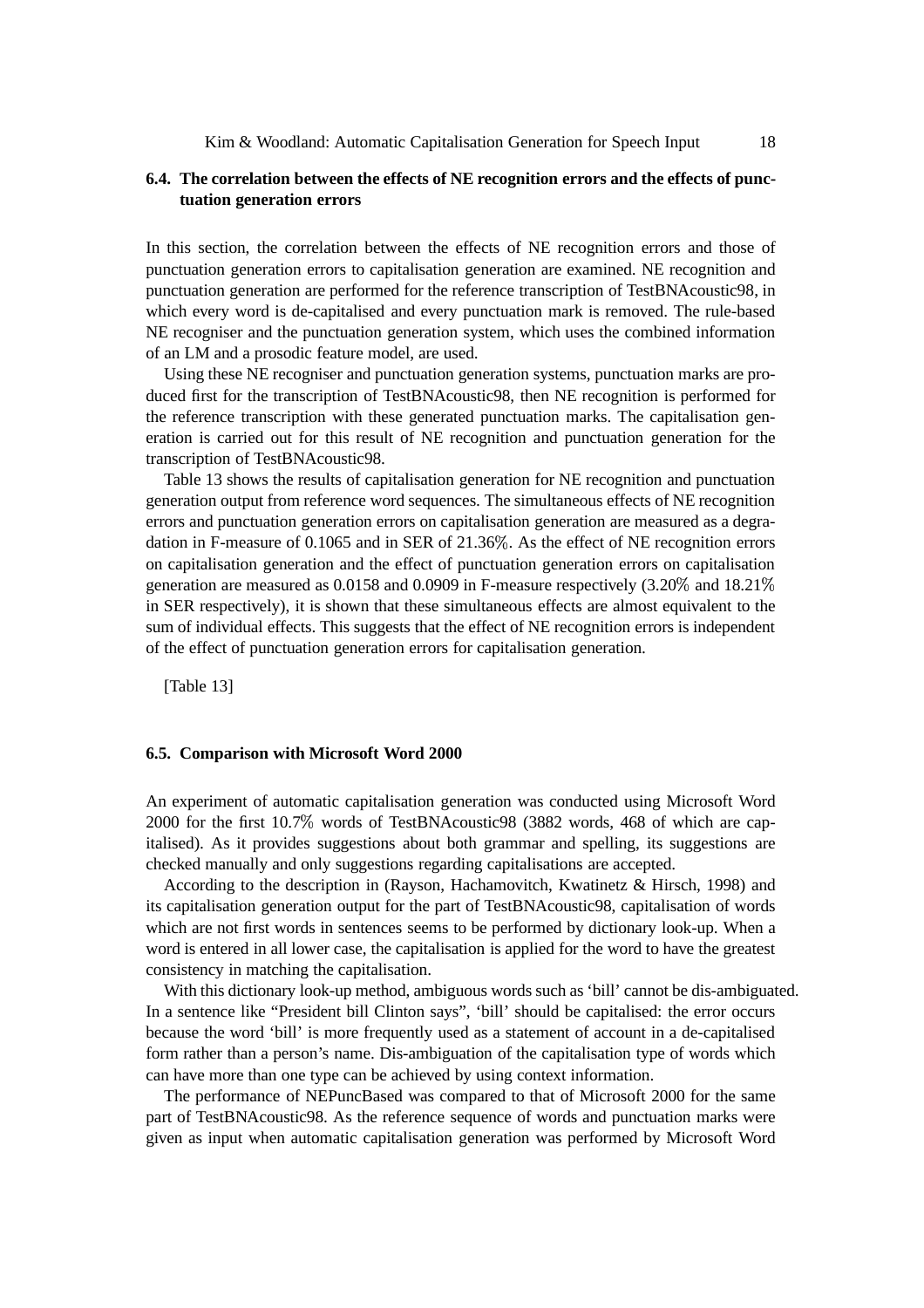2000, capitalisation is generated by NEPuncBased for the reference word sequences, generated NE classes and reference punctuation marks. Table 14 shows the results of capitalisation generation by NEPuncBased for the first 10.7 words of TestBNAcoustic98. Compared to Microsoft, NEPuncBased shows better results by 0.0687 in F-measure and by 11.62 in SER.

[Table 14]

### **6.6. Estimation: Results of the system based on NE recognition and punctuation generation when every procedure is fully automated**

In Section 5.2, the capitalisation generation system based on NE recognition and punctuation generation reported an F-measure of 0.7406. In this section, this result is compared with the results expected from the previous conclusions: the performance of NE recognition is degraded linearly according to speech recognition errors (Kim & Woodland, 2000b), and the effect of NE recognition errors is independent of the effect of punctuation generation errors for capitalisation generation (Section 6.4).

The experiment in Section 5.2 used a punctuation generation system which reported an F-measure of 0.4239 at a scale factor of 0.71 and reported 16.86% of WER' (WER after removing punctuation marks from a reference and a hypothesis) at this scale factor. In addition to this punctuation generation system, the experiment used an NE recognition system which reported an F-measure of 0.9007. Since an experiment in (Kim & Woodland, 2000b) reported that the performance of an NE recogniser is linearly degraded by 0.0062 points in F-measure per 1% of additional WER, the capitalisation generation system based on NE recognition and punctuation generation is expected to obtain the F-measure of 0.7962 (0.9007 - 0.0062  $\times$ 16.86) for NE recognition.

As shown in Section 6.2, the result of capitalisation generation is degraded by an F-measure of 0.0158 due to NE recognition error of an F-measure of 0.0993 (1 - 0.9007). The degradation of capitalisation generation caused by NE recognition errors (assuming that this degradation is proportional to NE recognition errors) is expected to be  $0.0324$  ( $0.0158 \times (1 - 0.7962)/0.0993$ ).

As shown in Section 6.3, the result of capitalisation generation is degraded by an F-measure of 0.0909 due to punctuation generation errors of an F-measure of 0.2170 (1 - 0.7830). The degradation of capitalisation generation caused by punctuation generation errors (assuming that this degradation is proportional to punctuation generation errors) is expected to be 0.2391  $(0.0909 \times (1 - 0.4292)/0.2170).$ 

If it is assumed that the effect of NE recognition errors is independent of the effect of punctuation generation errors for capitalisation generation, the total degradation of capitalisation generation caused by NE recognition errors and punctuation generation errors is expected to be 0.7041 (0.9756 - 0.0324 - 0.2391).

Based on this expectation, the result of capitalisation generation of an F-measure of 0.7406 is believed to be a reasonable result when every procedure is fully automated.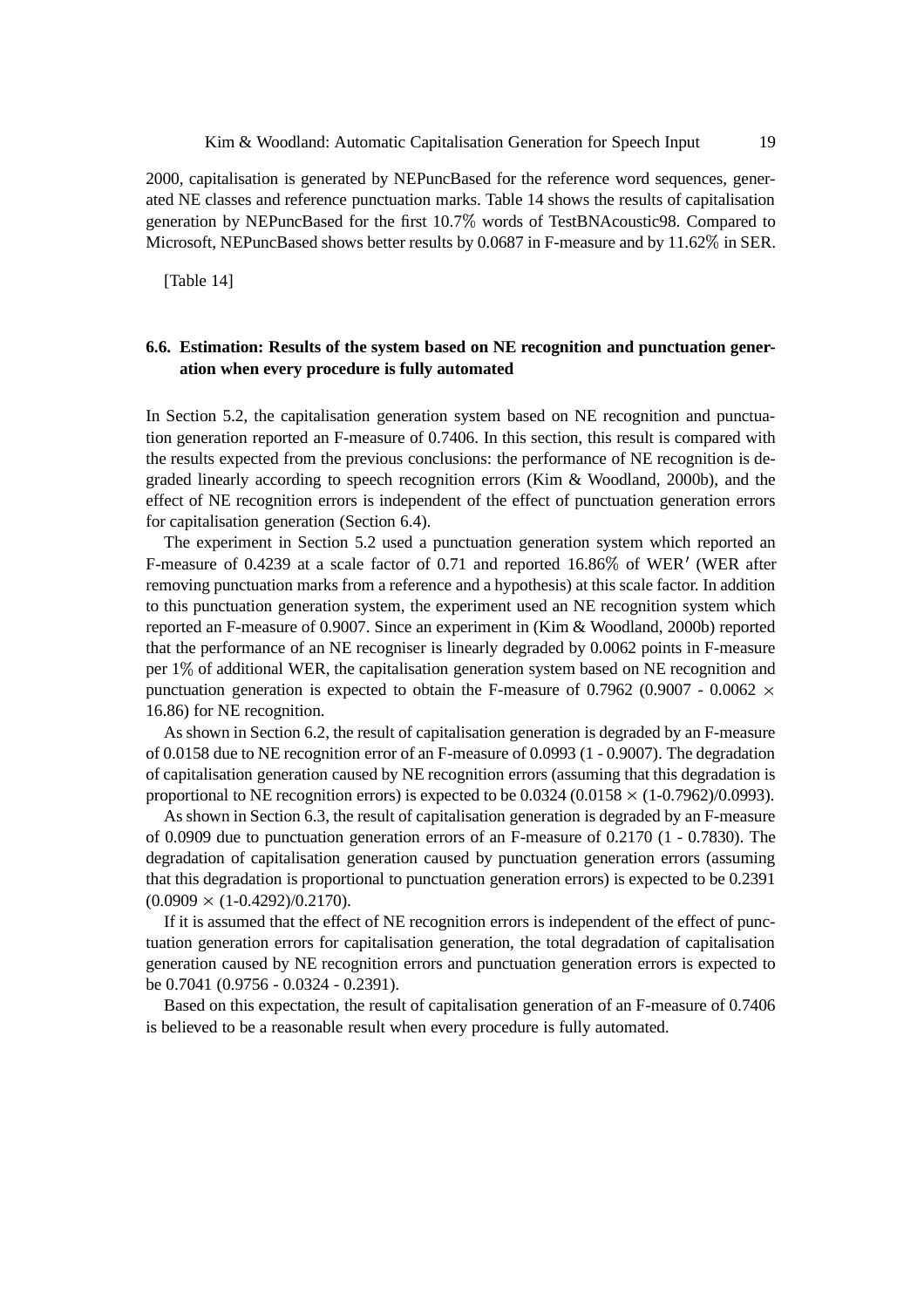# **7. Conclusions**

In this paper, an important area of transcription readability improvement, automatic capitalisation generation, has been discussed. Two different systems have been proposed for this task. The first is a slightly modified speech recogniser. In this system, every word in its vocabulary is duplicated: once in a de-capitalised form and again in capitalised forms. In addition, the language model is re-trained on mixed case texts. The other system is based on NE recognition and punctuation generation since most capitalised words are first words in sentences or NE words.

In order to compare the performance of the proposed systems, experiments of automatic capitalisation generation were performed for 3 hours of broadcast news test data (TestBNAcoustic98). The results of both systems have been compared on the basis that every procedure is fully automated. The system based on NE recognition and punctuation generation showed better results in WER, in F-measure and in SER than the system modified from the speech recogniser, because the latter system has a distorted LM and a sparser LM.

The system based on NE recognition and punctuation generation follows the 8 steps described in Figure 2. The effect of each step was examined first when reference word sequences, reference NE classes, and reference punctuation marks were provided. More than 0.92 points of F-measure for capitalisation were obtained using straightforward steps without training data. The effect of each step was also measured for speech recognition output when every capitalisation procedure was fully automated. About 0.68 points of F-measure were measured using straightforward steps without training data.

The performance of the system based on NE recognition and punctuation generation has been investigated for the additional clues: reference word sequences, reference NE classes and reference punctuation marks. The results showed that this system is robust to NE recognition errors. Although most punctuation generation errors cause errors in this capitalisation generation system, the number of errors caused in capitalisation generation does not exceed the number of errors in punctuation generation. In addition, the results demonstrate that the effect of NE recognition errors is independent of the effect of punctuation generation errors for capitalisation generation.

# **8. Acknowledgements**

Ji-Hwan Kim acknowledges the support of the British Council, LG company, GCHQ and the EU Coretex project.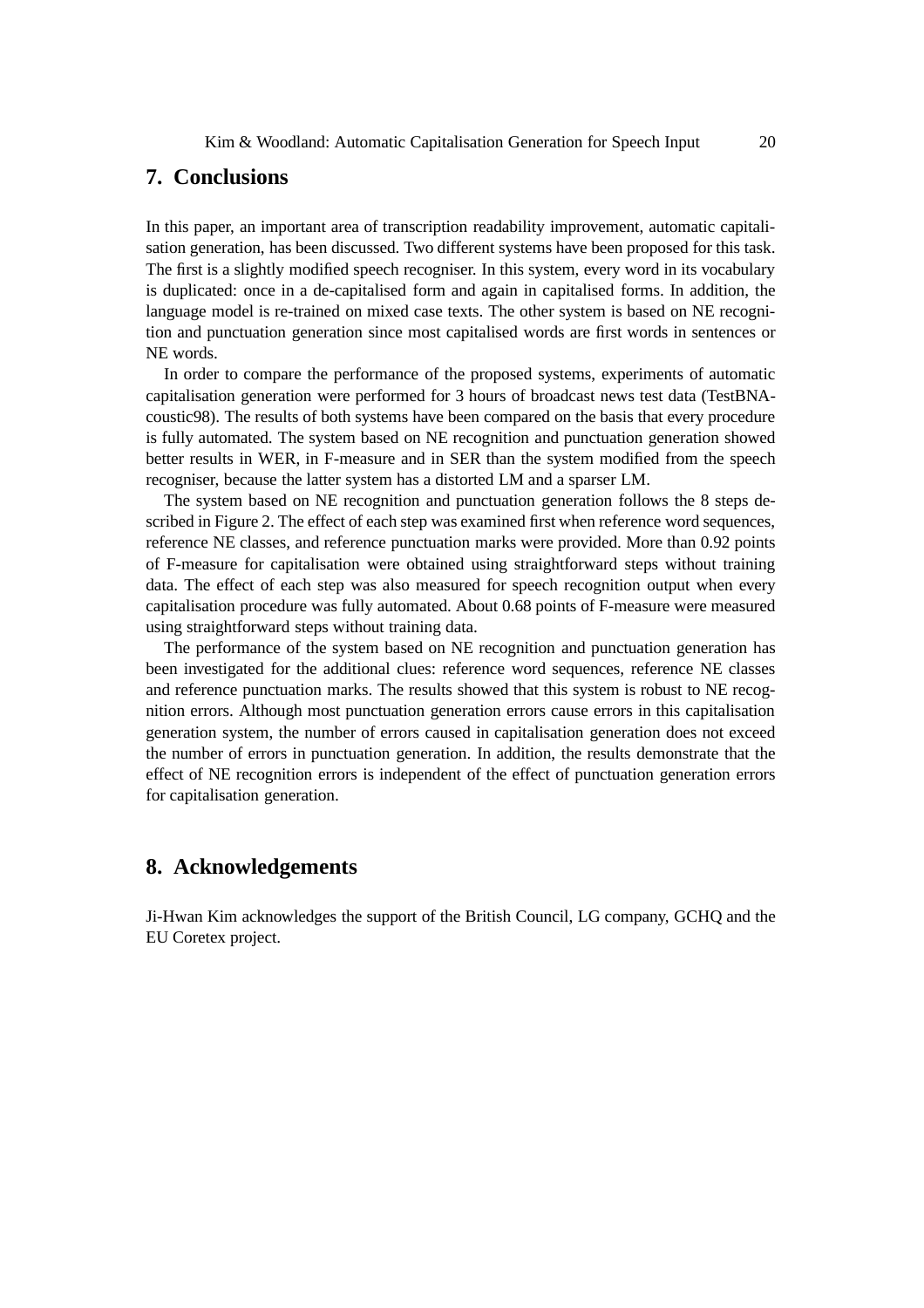# **Footnote**

 The Named Entity (NE) task requires the recognition of named entities (names of locations, persons and organisations), temporal expressions (dates and times) and numerical expressions (monetary amounts and percentages).

<sup>†</sup>The 1992-1996 part was provided by the LDC and the 1997 part by Primary Source Media. Surround the words whose capitalisation types are All Cap by the "ORGANIZATION" NE class starting and end tags and enclose the words whose types are Fst Cap by the "PERSON" NE class tags.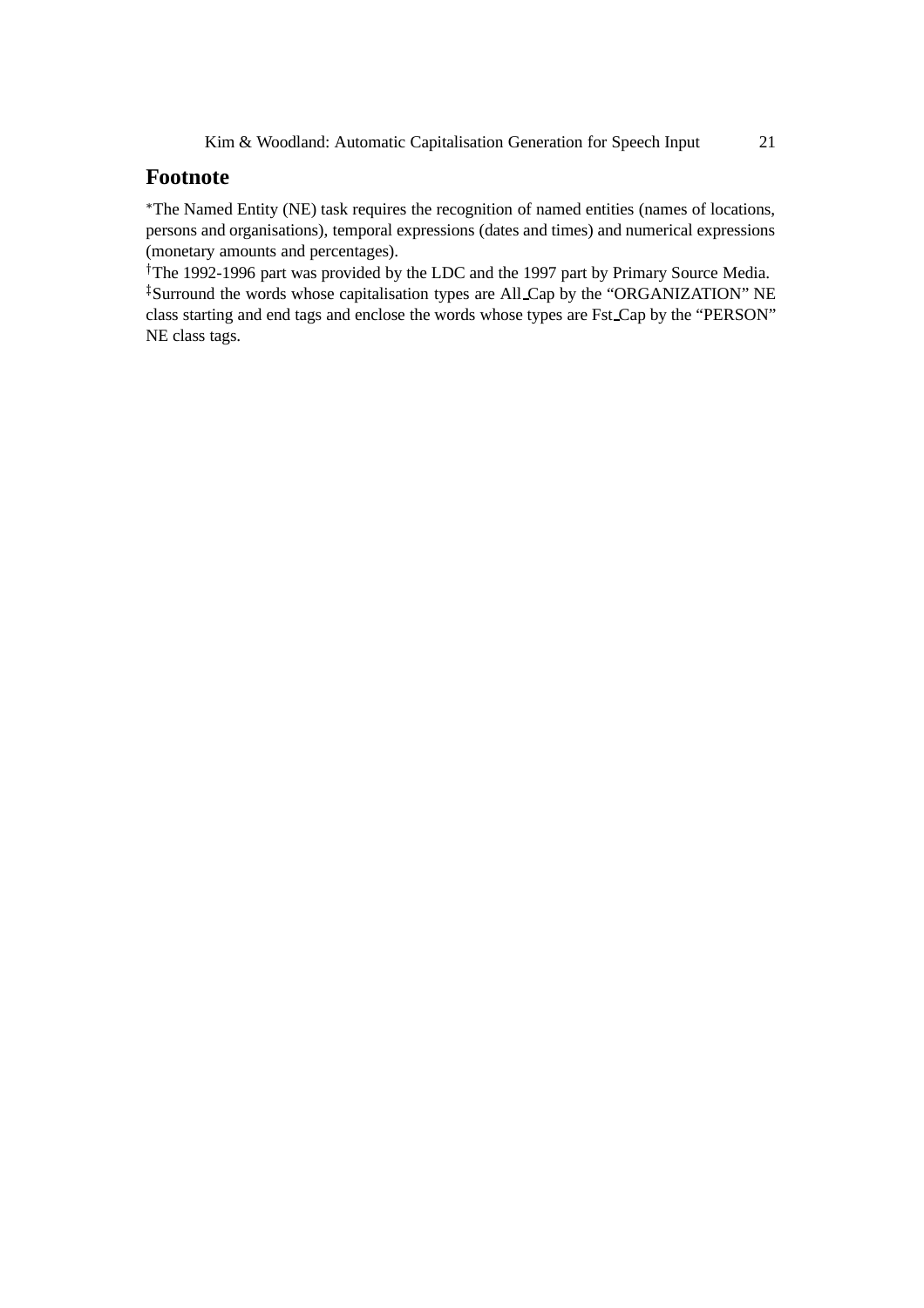



**Figure 1:** Overall procedures of the capitalisation generation system modified from speech recogniser.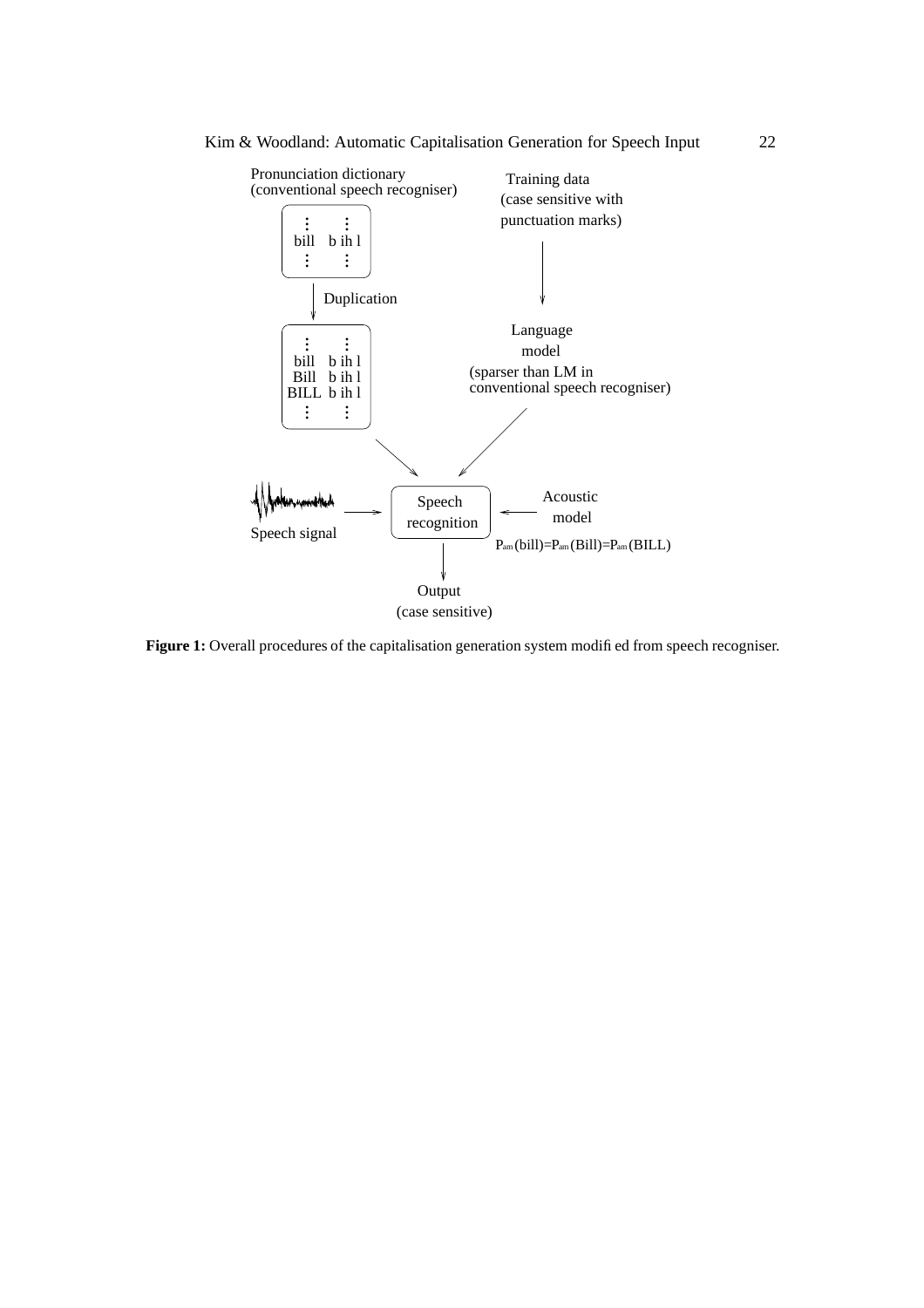$\sqrt{ }$ (Step 1) First words of sentences  $\Rightarrow$  Fst\_Cap ♦ (Step 2) NEs of ORG., PER. and LOC.  $\implies$  Fst\_Cap ♦ (Step 3) Initials with length  $1 \rightarrow \text{All\_Cap}$  (e.g. B.) Initials longer than  $1 \rightarrow$  Fst\_Cap (e.g. Mr.) Word 'i'  $\implies$  All\_Cap ↓ (Step 4) Backchannels (e.g. uhhuh)  $\rightarrow$  No\_Cap ♦ (Step 5) NE words and not first words in sentences  $\rightarrow$ the most frequent capitalisation type within the NE class J Non−NE words and not first words in sentences (Step 6) the most frequent capitalisation type within the non−NE class  $\sqrt{}$ (Step 7) NEs of ORG., first words in sentences and words of which the most frequent capitalisation type is All\_Cap  $\rightarrow$  All\_Cap (Step 8) Use bigram rules (see rule templates in Table 5)  $\sqrt{ }$ Mixed case text

Single case text with NE classes and punctuation marks

**Figure 2:** Procedures of the capitalisation generation system based on NE recognition and punctuation generation.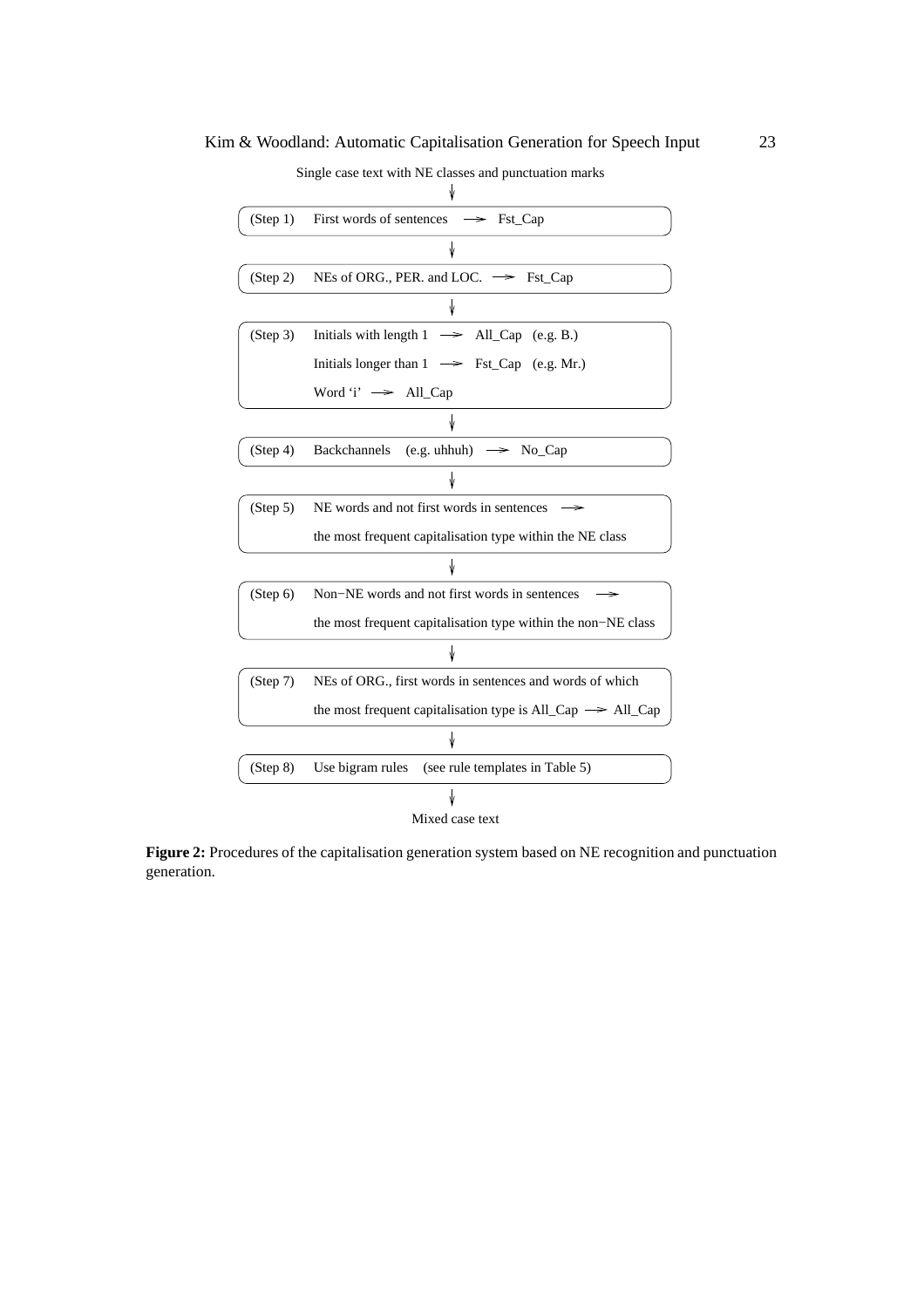| Kim & Woodland: Automatic Capitalisation Generation for Speech Input |  |
|----------------------------------------------------------------------|--|
|----------------------------------------------------------------------|--|

| Name             | Description                  |     | $#Words$ Purpose                 | Acoustic data |
|------------------|------------------------------|-----|----------------------------------|---------------|
| BNText92 97      | 1992 97 BN texts             |     | 184M Training data Not available |               |
| BNAcoustic98     | 100 hrs of Hub-4 data (1998) |     | 774K   Training data   Available |               |
| TestBNAcoustic98 | 1998 benchmark test data     | 32K | Test data                        | Available     |

**Table 1:** Descriptions of the broadcast news training and test data.

| Type    | Description                         |
|---------|-------------------------------------|
| No_Cap  | Every character is de-capitalised   |
| All Cap | All characters are capitalised      |
| Fst_Cap | Only first character is capitalised |

|  | Table 2: Categories of capitalisation types. |  |  |  |
|--|----------------------------------------------|--|--|--|
|--|----------------------------------------------|--|--|--|

|           | Word type           |                 | TestBNAcoustic98<br>BNAcoustic98 |            |          |           |
|-----------|---------------------|-----------------|----------------------------------|------------|----------|-----------|
| NE class  | Capitalisation type | Example         | #FW                              | $#$ non-FW | #FW      | $#non-FW$ |
| <b>NE</b> | No Cap              | far east        | 16                               | 12,110     | $\theta$ | 615       |
| <b>NE</b> | All_Cap             | <b>B. B. C.</b> | 536                              | 10,535     | 20       | 577       |
| <b>NE</b> | Fst_Cap             | Clinton         | 3.529                            | 43.459     | 143      | 1,790     |
| $non-NE$  | No_Cap              | sentence        | 1.587                            | 638,477    | 24       | 26,134    |
| $non-NE$  | All_Cap             | C. E. O.        | 2,842                            | 6,887      | 83       | 141       |
| $non-NE$  | Fst_Cap             | American        | 37,659                           | 16,256     | 1.603    | 465       |

**Table 3:** Number of occurrences of each type of word based on the position of words in a sentence in BNAcoustic98 and TestBNAcoustic98. (FW: a first word in a sentence, non-FW: not a first word in a sentence)

|                                      |              | Number of occurrences |
|--------------------------------------|--------------|-----------------------|
| Type                                 | BNAcoustic98 | TestBNAcoustic98      |
| Words (any type)                     | 773,893      | 31,595                |
| Capitalised words                    | 121,703      | 4,822                 |
| NE words                             | 70,230       | 3,149                 |
| Single letter initial words (NE)     | 10,200       | 543                   |
| Single letter initial words (non-NE) | 2,099        | 78                    |
| Sentences                            | 46,169       | 1.873                 |

**Table 4:** Statistics of BNAcoustic98 and TestBNAcoustic98.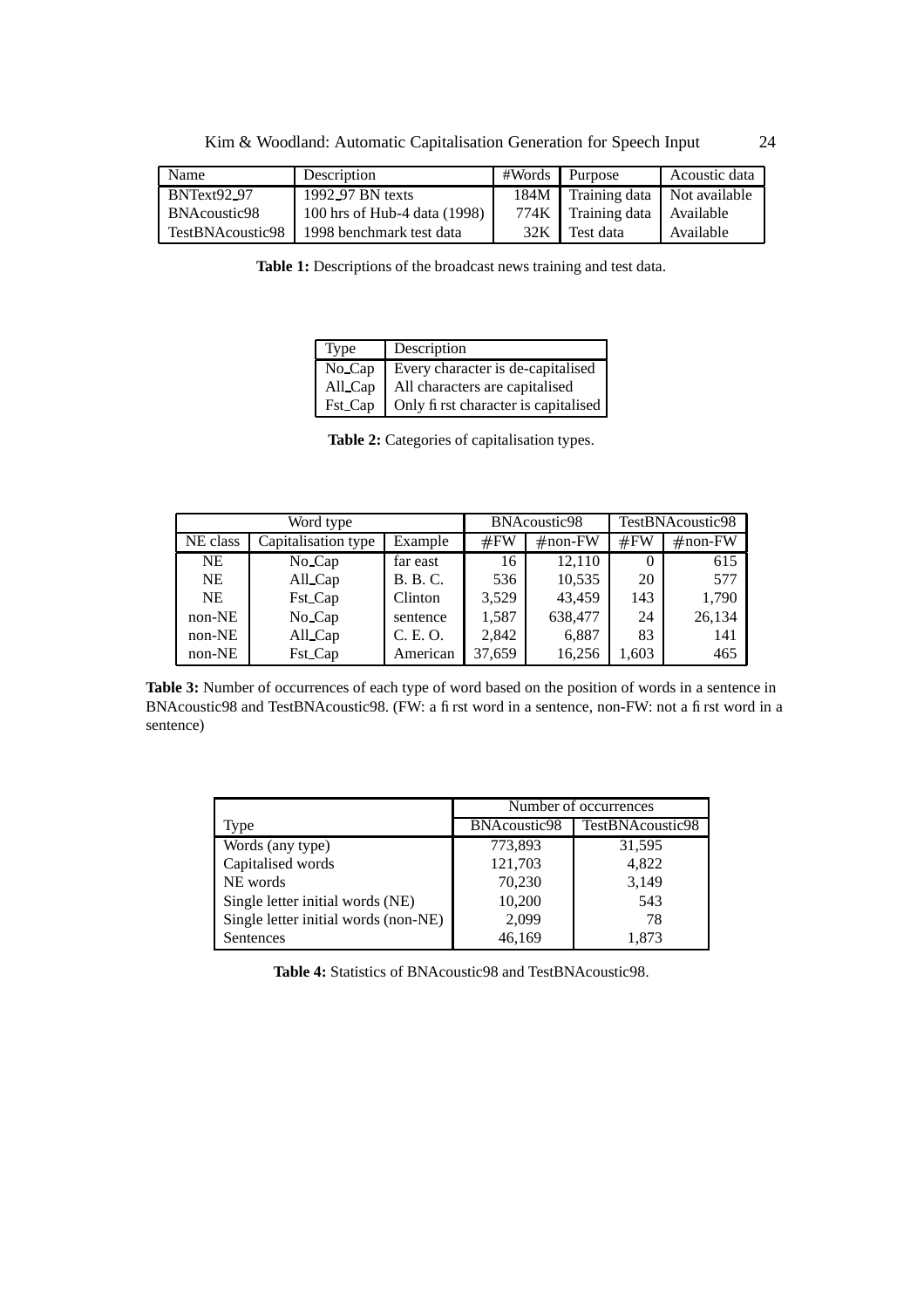| Rule templates   |                  |                |  |  |  |  |  |
|------------------|------------------|----------------|--|--|--|--|--|
| $w_0$ $w_1$ ,    | $w_0$ $w_{-1}$ , | $w_0$ $t_1$    |  |  |  |  |  |
| $w_0$ $t_{-1}$ , | $w_0$ $c_1$ ,    | $w_0$ $c_{-1}$ |  |  |  |  |  |

**Table 5:** The rule templates used in bigram rule generation for capitalisation generation  $(w: words; t:$ NE types; c: capitalisation types). Subscripts define the distance from the current word.

|                   |  |        |        | System   WER   WER"   Precision   Recall   F-measure   SER |        |
|-------------------|--|--------|--------|------------------------------------------------------------|--------|
| ModSR 22.97 17.27 |  | 0.7736 | 0.6942 | 0.7317                                                     | .48.55 |

**Table 6:** Results of capitalisation generation for TestBNAcoustic98 using the system modified from the HTK system. (WER: Word Error Rate  $(\%)$ ; WER": WER after punctuation marks are removed and words in both reference and hypothesis are changed to single case; SER: Slot Error Rate  $(\%)$ )

|             |                            | Test condition |                     |       | Result |                |        |           |            |  |
|-------------|----------------------------|----------------|---------------------|-------|--------|----------------|--------|-----------|------------|--|
| Svstem      | Word<br><b>NE</b><br>Punc. |                |                     | WER   |        | WER" Precision | Recall | F-measure | <b>SER</b> |  |
| NEPuncBased | I Gen.<br>Gen.<br>Gen.     |                | $122.\overline{55}$ | 16.86 | 0.8094 | 0.6826         | 0.7406 | 45.93     |            |  |

**Table 7:** Results of the capitalisation generation system based on NE recognition and punctuation generation. (Punc.: Punctuation; Gen.: Generated; WER: Word Error Rate (%); WER": WER after punctuation marks are removed and words in both reference and hypothesis are changed to single case; SER: Slot Error Rate (%))

|             |              | Test condition |       | Result                  |        |                               |      |  |
|-------------|--------------|----------------|-------|-------------------------|--------|-------------------------------|------|--|
| System      | Word         | NE .           | Punc. | <b>Precision Recall</b> |        | $F$ -measure $\text{SER}(\%)$ |      |  |
| NEPuncBased | Ref.<br>Ref. |                | Ref.  | 0.9726                  | 0.9786 | 0.9756                        | 4.89 |  |

**Table 8:** Results of the capitalisation generation system based on NE classes and punctuation marks for reference word sequences, NE classes and punctuation marks. (Punc.: Punctuation; Ref.: Reference)

|   |   | Included step |   |   |   |           | Result |           |           |  |
|---|---|---------------|---|---|---|-----------|--------|-----------|-----------|--|
| 2 | 3 |               | 5 | 6 | 8 | Precision | Recall | F-measure | $SER(\%)$ |  |
|   |   |               |   |   |   | 0.9818    | 0.3814 | 0.5494    | 62.57     |  |
|   |   |               |   |   |   | 0.8944    | 0.8004 | 0.8448    | 29.41     |  |
|   |   |               |   |   |   | 0.9581    | 0.8881 | 0.9218    | 15.08     |  |
|   |   |               |   |   |   | 0.9632    | 0.8881 | 0.9241    | 14.58     |  |
|   |   |               |   |   |   | 0.9817    | 0.9019 | 0.9401    | 11.45     |  |
|   |   |               |   |   |   | 0.9703    | 0.9681 | 0.9692    | 6.16      |  |
|   |   |               |   |   |   | 0.9705    | 0.9683 | 0.9694    | 6.12      |  |
|   |   |               |   |   |   | 0.9726    | 0.9786 | 0.9756    | 4.89      |  |

**Table 9:** Results of capitalisation generation system based on NE classes and punctuation marks with different combinations of processing steps for reference transcription.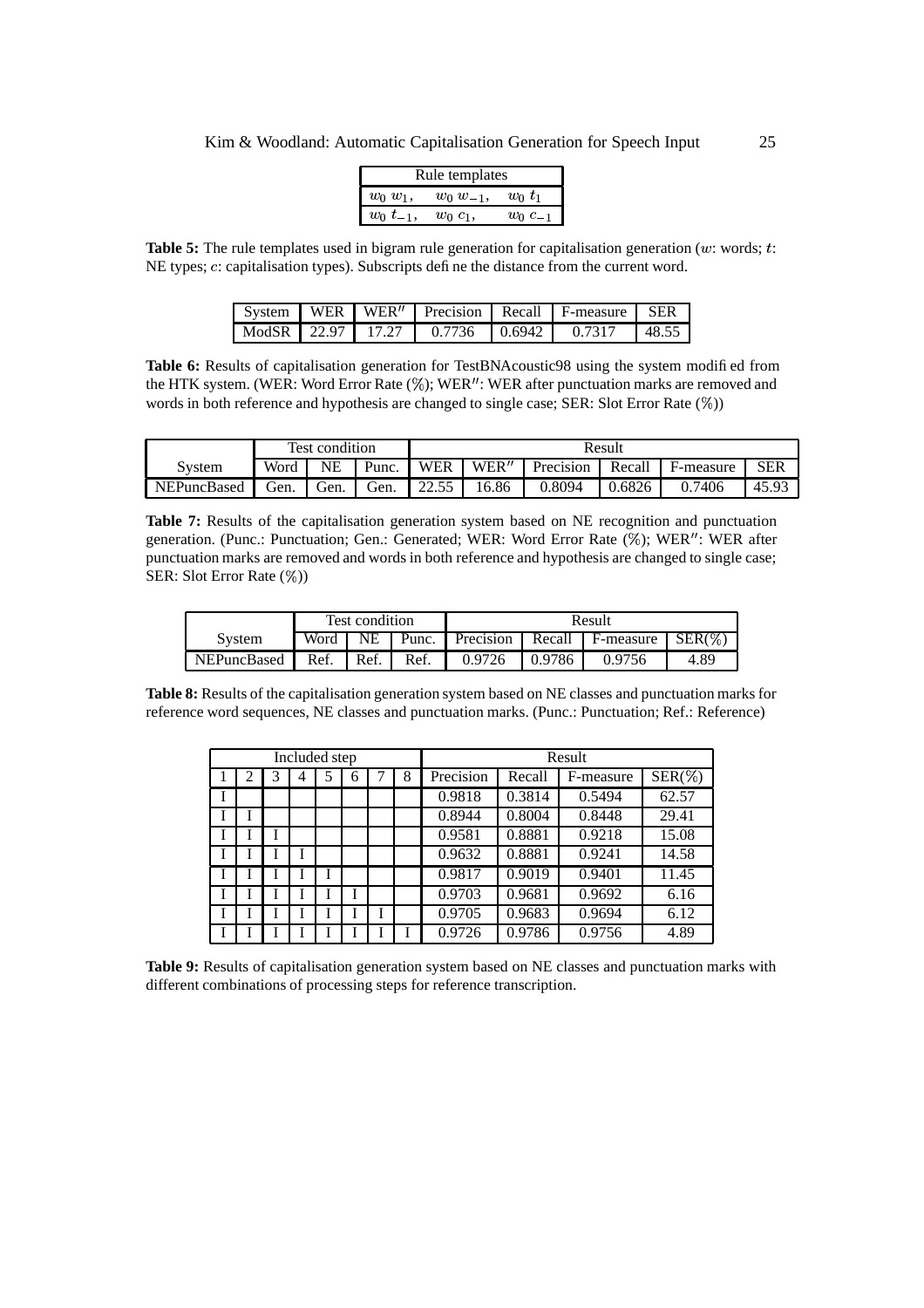|  |   | Included step |   |   |           | Result |           |           |  |  |
|--|---|---------------|---|---|-----------|--------|-----------|-----------|--|--|
|  | 3 | 4             | 6 | 8 | Precision | Recall | F-measure | $SER(\%)$ |  |  |
|  |   |               |   |   | 0.6256    | 0.1339 | 0.2206    | 93.74     |  |  |
|  |   |               |   |   | 0.7434    | 0.5308 | 0.6194    | 59.95     |  |  |
|  |   |               |   |   | 0.7913    | 0.5932 | 0.6781    | 54.45     |  |  |
|  |   |               |   |   | 0.7964    | 0.5932 | 0.6799    | 54.16     |  |  |
|  |   |               |   |   | 0.8057    | 0.6034 | 0.6901    | 52.49     |  |  |
|  |   |               |   |   | 0.8052    | 0.6738 | 0.7337    | 47.03     |  |  |
|  |   |               |   |   | 0.8054    | 0.6740 | 0.7339    | 46.99     |  |  |
|  |   |               |   |   | 0.8094    | 0.6826 | 0.7406    | 45.93     |  |  |

Kim & Woodland: Automatic Capitalisation Generation for Speech Input 26

**Table 10:** Results of a capitalisation generation system based on NE classes and punctuation marks with different combinations of processing steps for speech recognition output when every capitalisation procedure is fully automated.

|                       | Test condition |  |      | Result |        |                                     |           |
|-----------------------|----------------|--|------|--------|--------|-------------------------------------|-----------|
| System                | Word 1         |  |      |        |        | NE Punc. Precision Recall F-measure | $SER(\%)$ |
| NEPuncBased Ref. Gen. |                |  | Ref. | 0.9552 | 0.9643 | 0.9598                              | 8.09      |

**Table 11:** Results of capitalisation generation system based on NE classes and punctuation marks for reference word sequences, generated NE classes and reference punctuation marks. (Punc.: Punctuation; Ref.: Reference; Gen.: Generated)

|             | Test condition |      |       | Result |        |                                                    |       |
|-------------|----------------|------|-------|--------|--------|----------------------------------------------------|-------|
| System      | Word           | NE . | Punc. |        |        | <b>Precision   Recall   F-measure   SER</b> $(\%)$ |       |
| NEPuncBased | Ref.           | Ref. | Gen.  | 0.8832 | 0.8861 | 0.8847                                             | 23.10 |

**Table 12:** Results of capitalisation generation system based on NE classes and punctuation marks for reference word sequences, reference NE classes and generated punctuation marks. (Punc.: Punctuation; Ref.: Reference; Gen.: Generated)

|             | Test condition |           |      | Result          |        |           |           |
|-------------|----------------|-----------|------|-----------------|--------|-----------|-----------|
| System      | Word           | <b>NE</b> |      | Punc. Precision | Recall | F-measure | $SER(\%)$ |
| NEPuncBased | Ref.           | Gen.      | Gen. | 0.8667          | 0.8715 | 0.8691    | 26.25     |

**Table 13:** Results of capitalisation generation system based on NE classes and punctuation marks for reference word sequences, generated NE classes, and generated punctuation marks. (Punc.: Punctuation; Ref.: Reference; Gen.: Generated)

|                     | Test condition |      |       | Result    |        |           |            |
|---------------------|----------------|------|-------|-----------|--------|-----------|------------|
| System              | Word           | NE   | Punc. | Precision | Recall | F-measure | $SER(\% )$ |
| <b>NEPuncBased</b>  | Ref.           | Gen. | Ref.  | 0.9588    | 0.9608 | 0.9598    | 8.04       |
| <b>MS</b> Word 2000 | Ref.           | N/A  | Ref   | 0.9987    | 0.8045 | 0.8911    | 19.66      |

**Table 14:** Results of capitalisation generation by NEPuncBased for reference word sequences, generated NE classes and reference punctuation marks using 10.7 of TestBNAcoustic98. These results are compared with those from Microsoft Word for the same part of TestBNAcoustic98. (Punc.: Punctuation; Ref.: Reference; Gen.: Generated)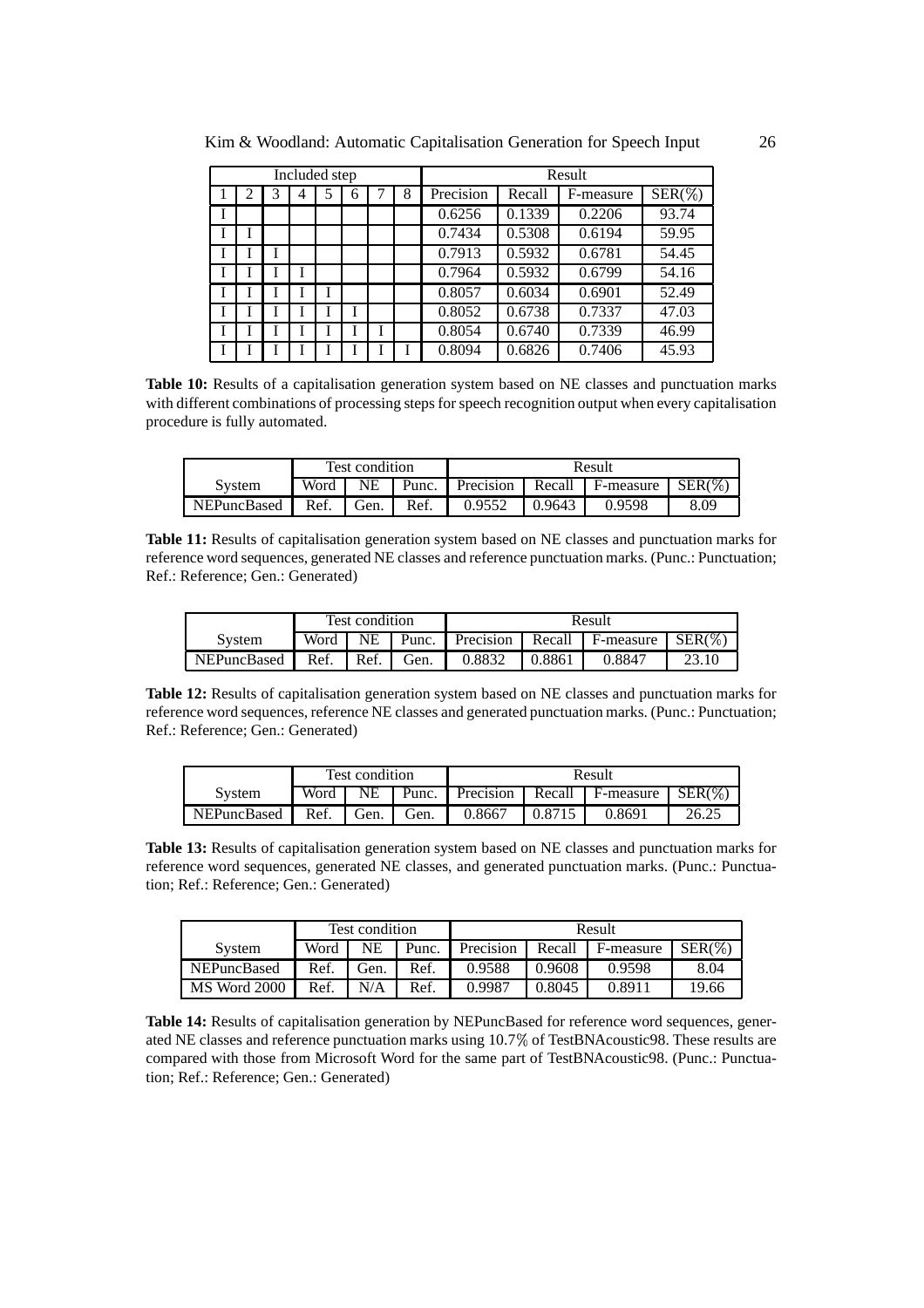# **References**

- D. Beeferman, A. Berger & J. Lafferty (1998). Cyberpunc: A Lightweight Punctuation Annotation System for Speech. In *Proceedings of the IEEE International Conference on Acoustics, Speech and Signal Processing*, pages 689–692, 1998.
- D. Bikel, S. Miller & R. Schwartz (1997). Nymble: a High-Performance Learning Namefinder. In *Proceedings of the Applied Natural Language Processing*, pages 194–201, 1997.
- L. Breiman, J. H. Friedman, R. A. Olshen & C. J. Stone (1983). *Classification and Regression Trees*. Wadsworth and Brooks, 1983.
- E. Brill (1993). *A Corpus-Based Approach to Language Learning*. PhD thesis, University of Pennsylvania, 1993.
- E. Brill (1994). Some Advances in Rule-Based Part of Speech Tagging. In *Proceedings of the 12th National Conference on Artificial Intelligence*, pages 722–727, 1994.
- C. Chen (1999). Speech Recognition with Automatic Punctuation. In *Proceedings of the European Conference on Speech Communication and Technology*, pages 447–450, 1999.
- H. Christensen, Y. Gotoh & S. Renals (2001). Punctuation Annotation using Statistical Prosody Models. In *Proceedings of the ISCA Workshop on Prosody in Speech Recognition and Understanding*, 2001.
- Y. Gotoh, S. Renals & G. Williams (1999). Named Entity Tagged Language Models. In *Proceedings of the IEEE International Conference on Acoustics, Speech and Signal Processing*, pages 513–516, 1999.
- Y. Gotoh & S. Renals (2000). Sentence Boundary Detection in Broadcast Speech Transcripts. In *Proceedings of the International Workshop on Automatic Speech Recognition*, pages 228–235, 2000.
- R. Grishman & B. Sundheim (1995). Design of the MUC-6 Evaluation. In *Proceedings of the 6th Message Understanding Conference*, pages 1–11, 1995.
- J. Huang & G. Zweig (2002). Maximum Entropy Model for Punctuation Annotation from Speech. In *Proceedings of the International Conference on Spoken Language Processing*, 2002.
- J. Kim & P. C. Woodland (2000a). Rule Based Named Entity Recognition. Technical Report CUED/F-INFENG/TR.385, Cambridge University Engineering Department, 2000.
- J. Kim & P. C. Woodland (2000b). A Rule-based Named Entity Recognition System for Speech Input. In *Proceedings of the International Conference on Spoken Language Processing*, pages 521–524, 2000.
- J. Kim & P. C. Woodland (2001). The Use of Prosody in a Combined System for Punctuation Generation and Speech Recognition. In *Proceedings of the European Conference on Speech Communication and Technology*, pages 2757–2760, 2001.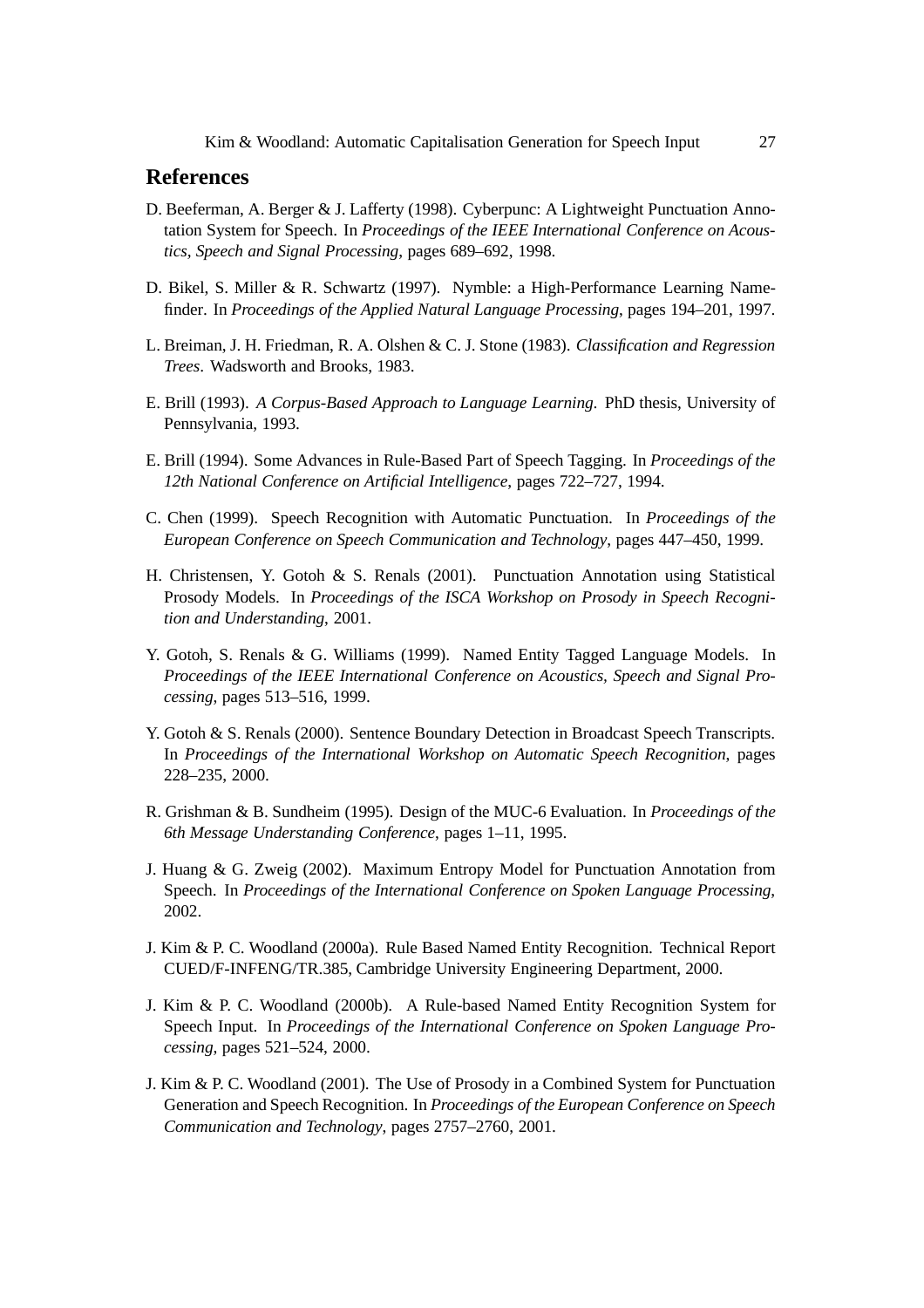- F. Kubala, R. Schwartz, R. Stone & R. Weischedel (1998). Named Entity Extraction from Speech. In *Proceedings of the Broadcast News Transcription and Understanding Workshop*, pages 287–292, 1998.
- C.J. Leggetter & P. C. Woodland (1995). Maximum Likelihood Linear Regression for Speaker Adaptation of Continuous Density Hidden Markov Models. *Computer Speech and Language*, 9:171–185, 1995.
- J. Makhoul, F. Kubala, R. Schwartz & R. Weischedel (1999). Performance Measures for Information Extraction. In *Proceedings of the DARPA Broadcast News Workshop*, pages 249–252, 1999.
- A. Mikheev (1999). A Knowledge-free Method for Capitalized Word Disambiguation. In *Proceedings of the Annual Meeting of the Association for Computational Linguistics*, pages 159–166, 1999.
- S. Miller, M. Crystal, H. Fox, L. Ramshaw & R. Schwartz (1997). Algorithms that Learn to Extract Information. BBN: Description of the SIFT System as Used for MUC-7. In *Proceedings of the 7th Message Understanding Conference*, 1997. Available at http://www.muc.saic.com/proceedings/muc\_7\_toc.html.
- MUC (1995). Named Entity Task Definition. In *Proceedings of the 6th Message Understanding Conference*, pages 317–332, 1995.
- NIST (1998a) 1998 NIST Hub-4 Information Extraction (Named Entity) Broadcast News Benchmark Test Evaluation. Available at ftp://jaguar.ncsl.nist.gov/csr98/ h4iene 98 official scores 990107/index.htm.
- NIST (1998b) NIST Hub-4 IE scoring pipeline package version 0.7. Available at ftp://jaguar.ncsl.nist.gov/csr98/official-IE-98 scoring.tar.Z.
- T. Niesler, E. Whittaker & P. C. Woodland (1998). Comparison of Part-Of-Speech and Automatically Derived Category-Based Language Models for Speech Recognition. In *Proceedings of the IEEE International Conference on Acoustics, Speech and Signal Processing*, pages 177–180, 1998.
- J. Odell, P. C. Woodland & T. Hain (1999). The CUHTK-Entropic 10xRT Broadcast News Transcription System. In *Proceedings of the DARPA Broadcast News Workshop*, pages 271–275, 1999.
- D. Pallett, J. Fiscus, J. Garofolo, A. Martin & M. Przybocki (1999). 1998 Broadcast News Benchmark Test Results: English and Non-English Word Error Rate Performance Measures. In *Proceedings of the DARPA Broadcast News Workshop*, pages 5–12, 1999.
- M. Przybocki, J. Fiscus, J. Garofolo & D. Pallett (1999). 1998 Hub-4 Information Extraction Evaluation. In *Proceedings of the DARPA Broadcast News Workshop*, pages 13–18, 1999.
- S. Rayson, D. Hachamovitch, A. Kwatinetz & S. Hirsch (1998). Autocorrecting Text Typed into a Word Processing Document. 1998. U.S. patent 5761689. Available at http://www.delphion.com.